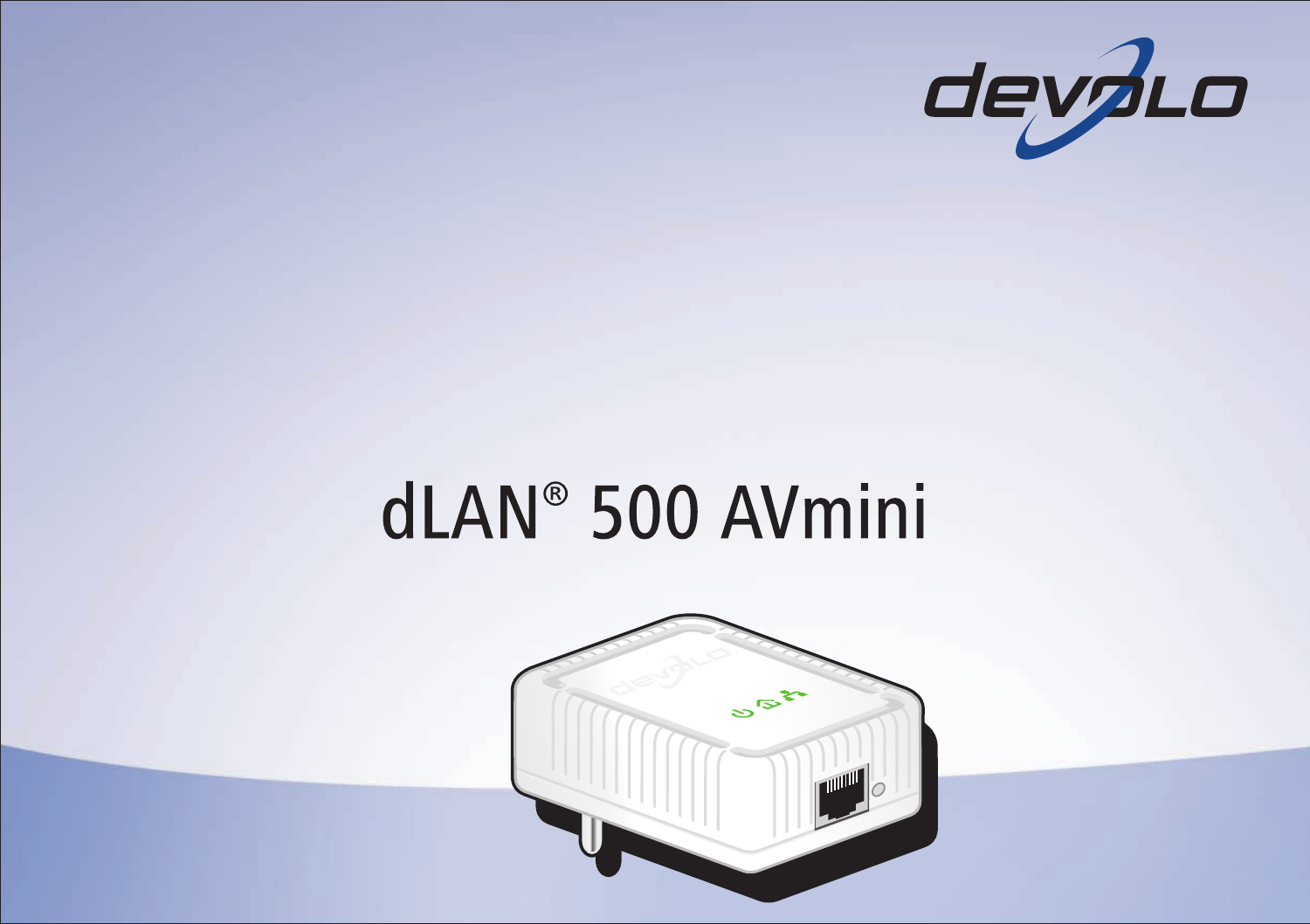# devolo dLAN® 500 AVmini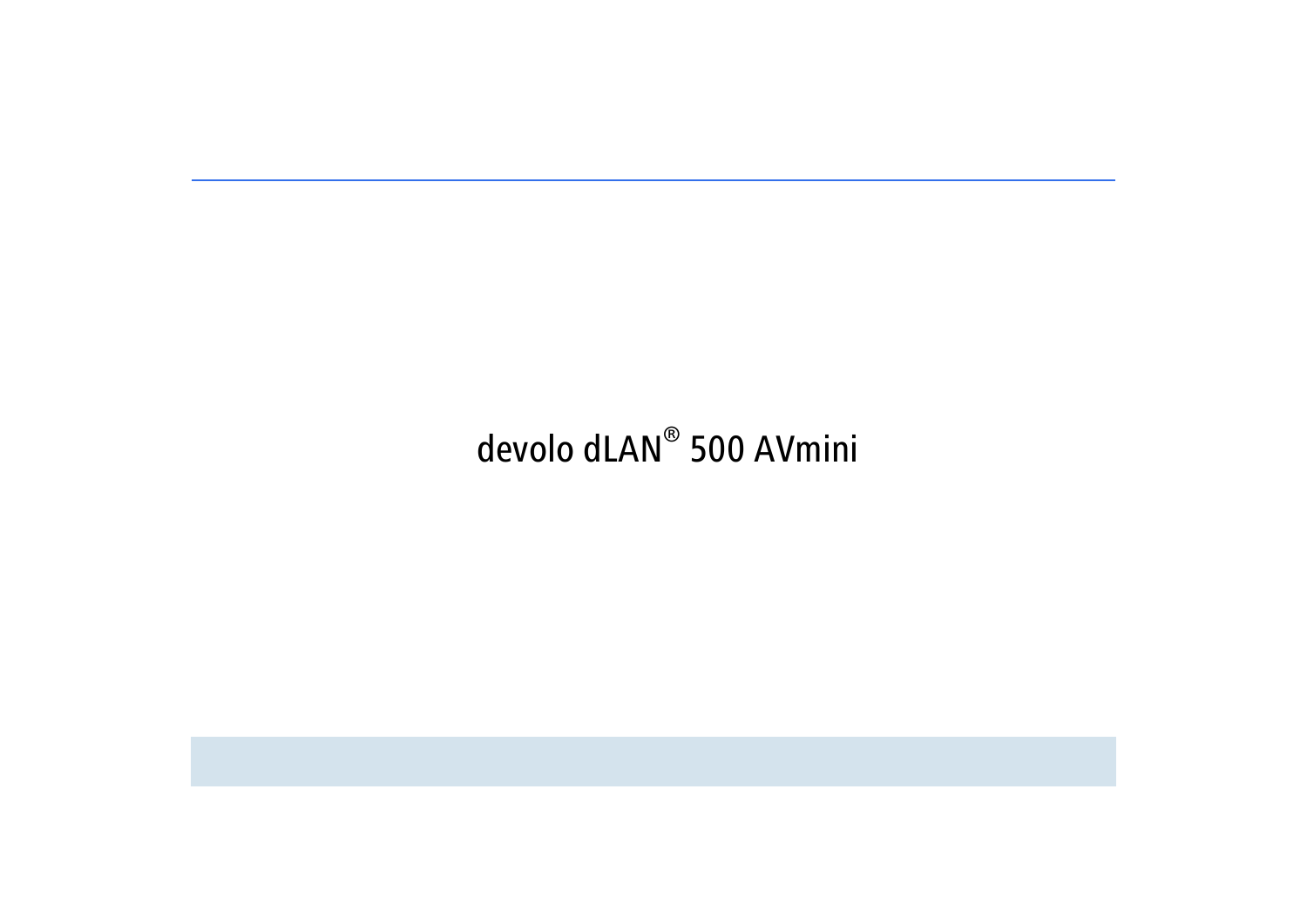#### © 2012 devolo AG Aachen (Germany)

While the information in this manual has been compiled with great care, it may not be deemed an assurance of product characteristics. devolo shall be liable only to the degree specified in the terms of sale and delivery.

The reproduction and distribution of the documentation and software supplied with this product and the use of its contents is subject to written authorization from devolo. We reserve the right to make any alterations that arise as the result of technical development.

#### **Trademarks**

HomePlug® is a registered trademark of HomePlug Powerline Alliance.

Linux<sup>®</sup> is a registered trademark of Linus Torvalds.

Ubuntu®is a registered trademark of Canonical Ltd.

Mac<sup>®</sup> and Mac OS X<sup>®</sup> are registered trademarks of Apple Computer, Inc.

Windows<sup>®</sup> and Microsoft<sup>®</sup> are registered trademarks of Microsoft, Corp.

devolo, dLAN<sup>®</sup>, Vianect<sup>®</sup> and the devolo logo are registered trademarks of devolo AG.

All other names mentioned may be trademarks or registered trademarks of their respective owners. Subject to change without notice. No liability for technical errors or omissions.

#### devolo AG

Charlottenburger Allee 60 52068 AachenGermany **www.devolo.com**

Aachen, July 2012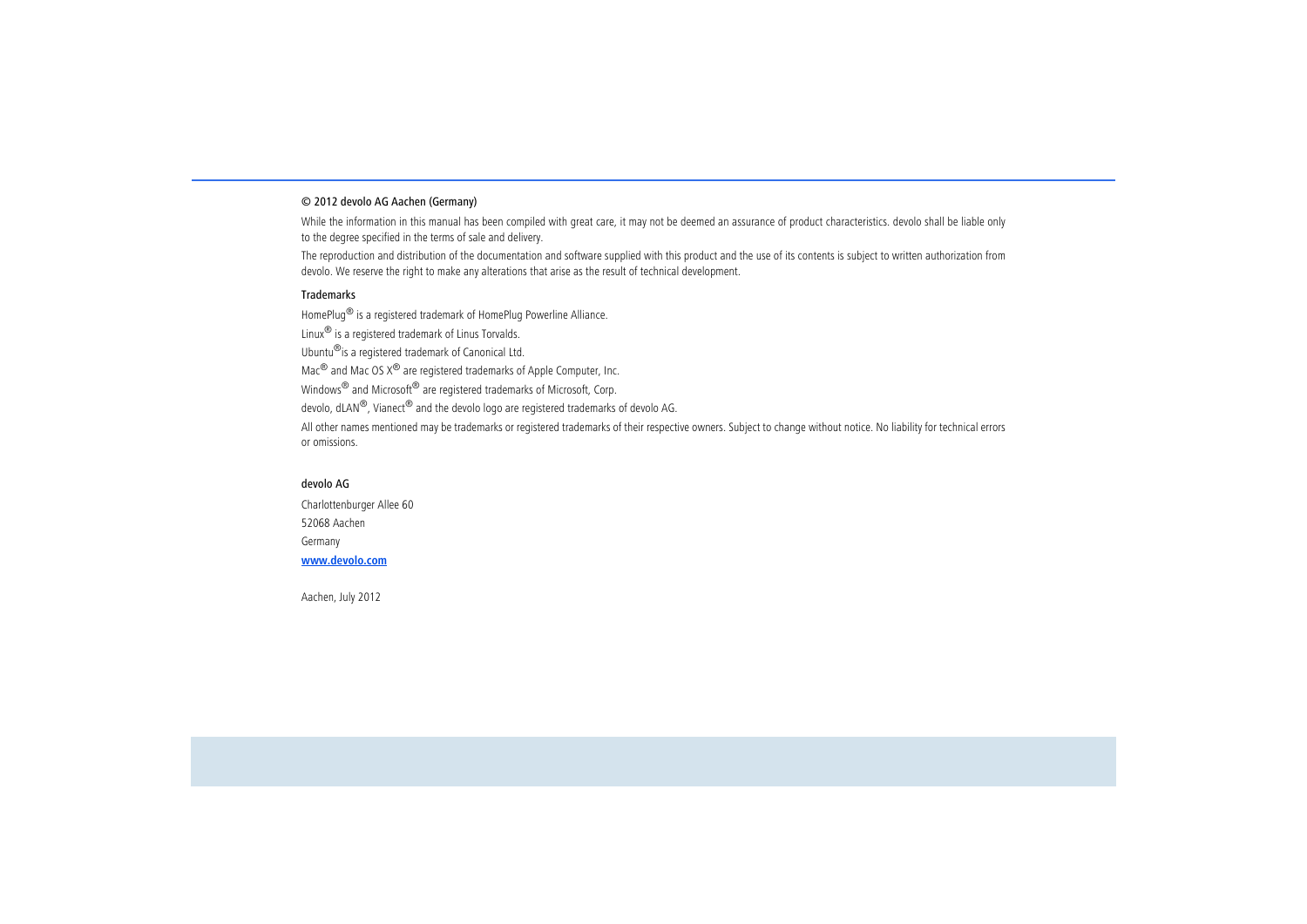# [Contents](#page-5-0)

| 1             | 1.1                                                        |
|---------------|------------------------------------------------------------|
| $\mathcal{L}$ | 2.1<br>2.2<br>2.3<br>2.4                                   |
| 3             | 3.1<br>3.2<br>3.3<br>3.4<br>3.5<br>3.5.1<br>3.5.2<br>3.5.3 |
| 4             | 4.1<br>4.2<br>4.2.1<br>4.3                                 |
| 5.            | 5.1<br>5.2<br>5.3                                          |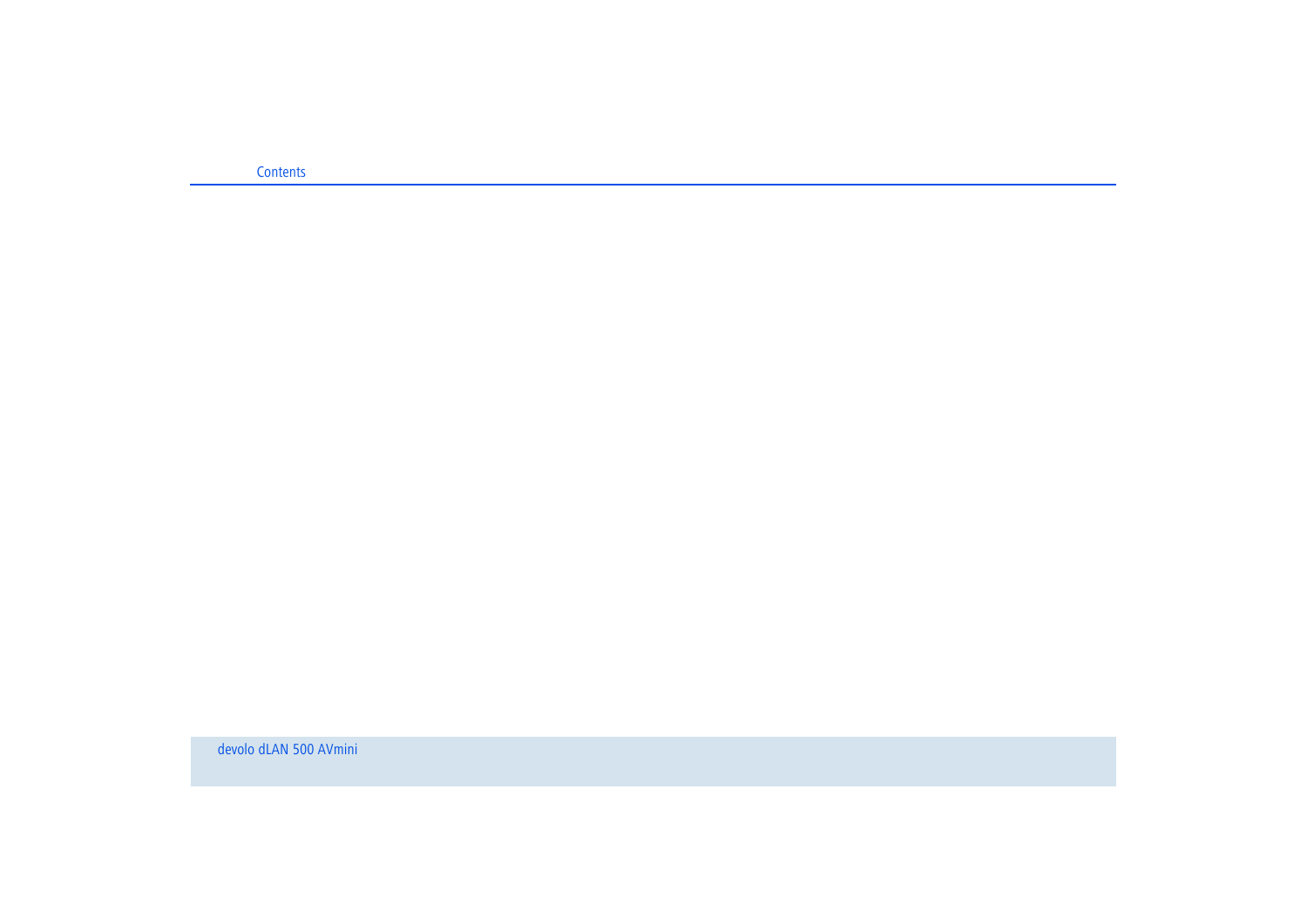# <span id="page-5-0"></span>1 Preface

# <span id="page-5-1"></span>1.1 Thank you!

*The dLAN 500 AVmini from devolo is the homeplug-in device for high requirements: The fast transfer rate of up to 500 Mbps makes every bandwidthintensive Internet application a real multimedia treat. The integrated "Quality of Service" function measures the bandwidth requirement, optimises the data flow and ensures excellent quality—particularly for voice and video data. Whether in the office or athome—devices such as modem, router, set-top box or the computer can be connected with the dLAN 500 AVmini using the available Ethernet interface. On top of that, the range of 300 meters creates a high degree of flexibility.*

# <span id="page-5-2"></span>1.1.1 About this manual

After a brief introduction to "dLAN" basics and "GreenIT" in Chapter 2, Chapter 3 will cover successfully setting up your dLAN 500 AVmini. Chapter 4 explains how to configure your dLAN 500 AVmini network. For safety notes and our warranty terms, see Chapter 5.

#### Description of the symbols

Here we briefly describe the meaning of the symbols used in this manual.



 $(0)$ 

## *Very important note. Failure to observe this note may result in damage.*

### *Important note that should be observed.*

*Additional information, background material and configuration tips for your device.*

If you have any further ideas or suggestions related to our products, we would be delighted to hear from you at support@devolo.com!

#### devolo on the Internet

For detailed information on our products or "dLAN", visit www.devolo.com. The **Service Centre** area contains downloadable product descriptions and documentation, as well as updates to devolo software and device firmware.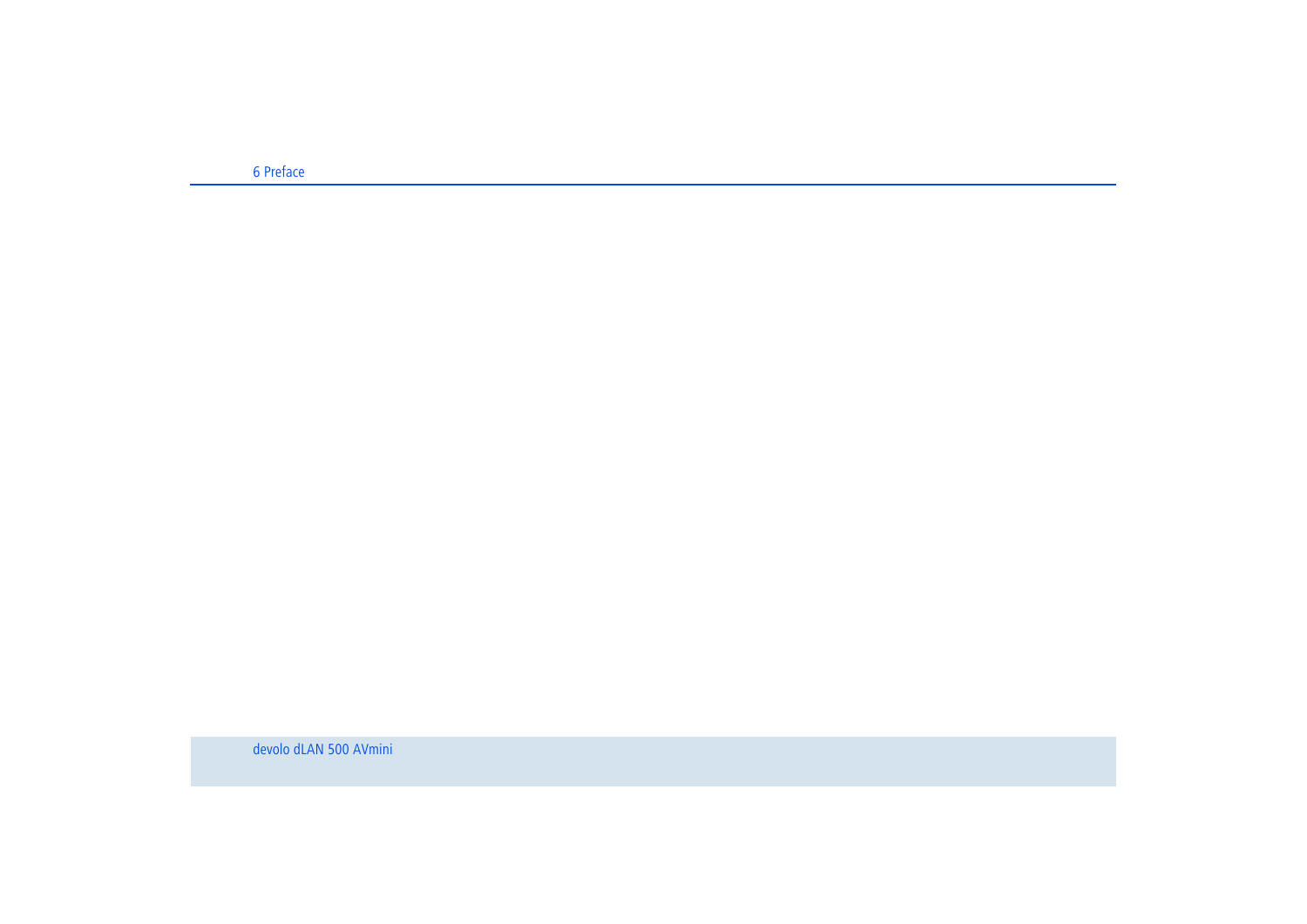# <span id="page-7-0"></span>2 Introduction

**dLAN** is an intelligent, secure technology that lets you set up a home network easily, quickly and economically via your household electrical wiring, without the need for complex and expensive dedicated cabling. The available performance and effort required for the installation also compares favourably to traditional methods—dLAN technology now attains speeds you would expect from other LAN technologies, and installing it is a breeze!

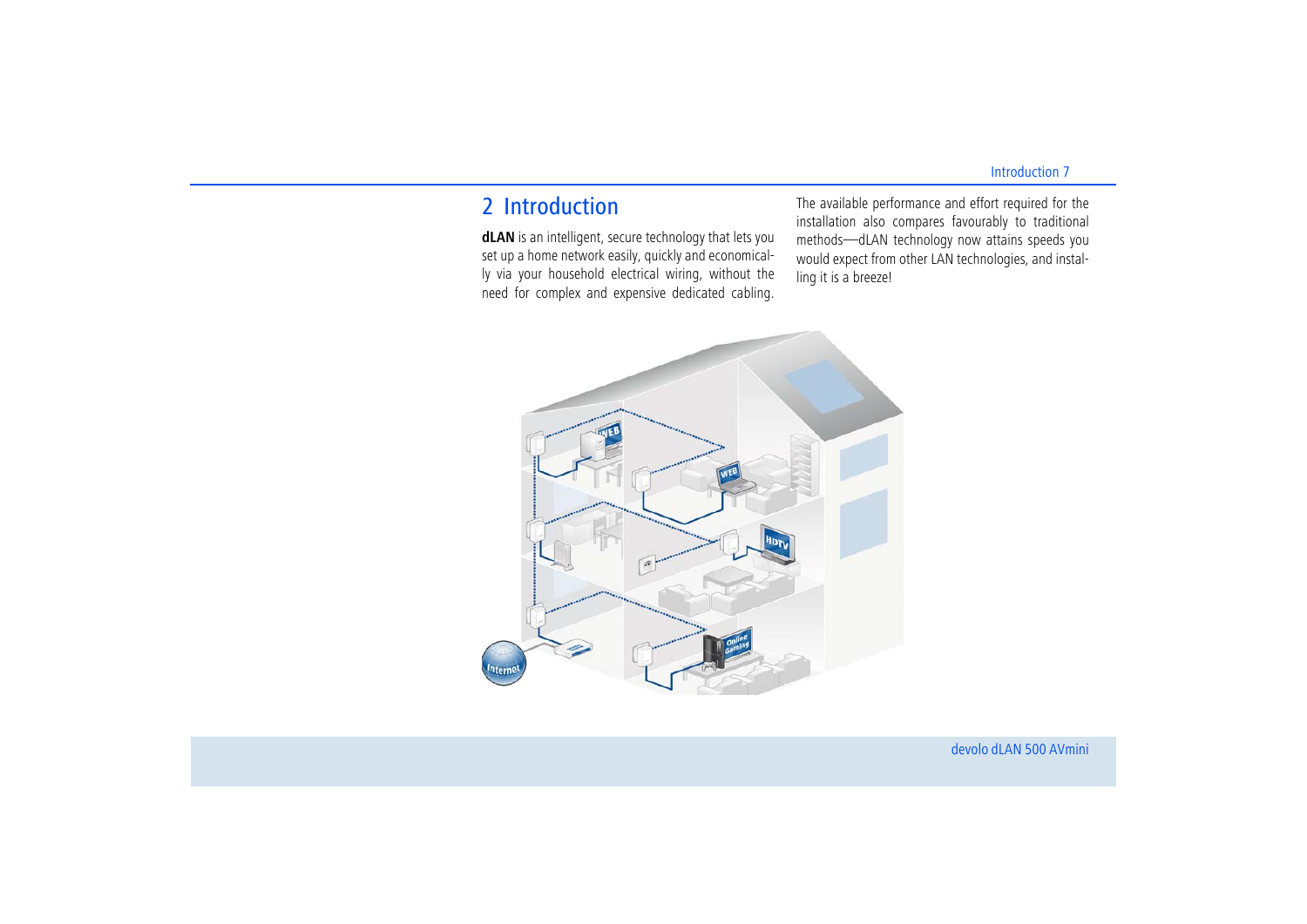# <span id="page-8-0"></span>2.1 What exactly is dLAN?

**dLAN** (**d**irect **L**ocal **A**rea **N**etwork) uses the household power grid to transfer data between computers equipped with suitable adapters and other network components. As a result, any power outlet can be used as a network access point. The data is modulated prior to transfer and sent as a signal via household power lines. State-of-the-art technology ensures that the power and data networks do not interfere with one another.Networking via dLAN is fast and secure. The data is encrypted using a key to prevent easy interception by third parties.

# 2.2 devolo—Up to speed on green IT

The topic everyone is talking about is green IT. devolo has an easy solution: the power saving mode, which comes standard with the home network adapters, sets the company apart from many competitors in the IT industry. And that has been the case even before global warming and the scarcity of resources have become concerns on everyone's mind.

Developers at devolo, have for a long time kept a close eye on how much power dLAN adapters may consume. After all, a devolo network via electrical sockets should not only be convenient, but also require as little energy as possible—particularly during times when it is not being used.

That devolo can satisfy the demand for energy efficiency is evidenced by the patented **power saving mode** in the devices. **It automatically reduces the energy consumption** when the computers in the dLAN network or connected equipment are switched off.

The power saving mode in the adapters is not only a tribute to **environmental protection** but also a real service to the customer. Most people tend to forget to regularly press the standby button on the hardware. **The patented technology in devolo adapters allows you to save energy without having to do anything**. And if less energy is consumed, your electric meter will turn more slowly. In other words, every minute the adapter is in power saving mode, you will save money.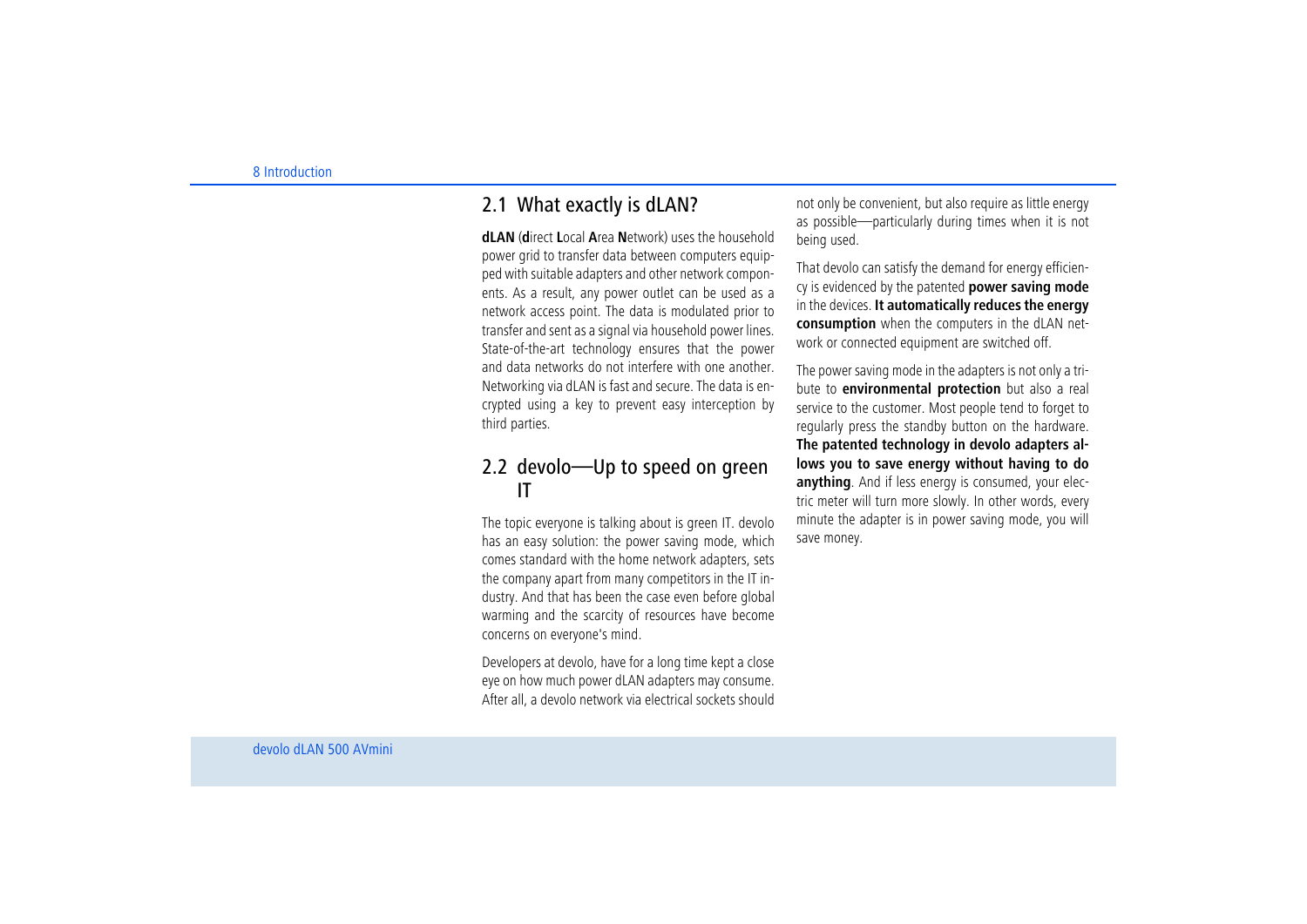*A dLAN adapter connected to a computer can only go into power saving mode if the network card of the switched-off computer is also inactive. If you are using a network card that remains active even when the computer is switched off, we recommend connecting the computer to an on/off switch using a multiple socket so that both the computer and the integrated network card are de-energised.* 

# <span id="page-9-0"></span>2.3 What does the dLAN adapter have to offer?

The dLAN 500 AVmini offers a transfer rate of up to 500 Mbps which makes it ideal for high requirements, such as HDTV streaming, Internet telephony and fast Internet. When connected to an electrical outlet, it changes the home-based electrical system in no time into a fast network with high data throughput. And all of that with optimum transfer and maximum data security using the powerful 128-bit AES encryption. In addition, the patented power saving mode, which comes standard, automatically uses more than 80% less power.

Simply press the encryption button on the dLAN 500 AVmini or use the dLAN Cockpit to set up custom encryption for your network. Whether in the office or at home—devices such as modem, router, settop box or the computer can be connected with the dLAN 500 AVmini using the available Ethernet interface. On top of that, the range of 300 meters creates a high degree of flexibility.

# <span id="page-9-1"></span>2.4 Sample applications

This chapter contains examples for possible network designs in home or in office.

## Internet standalone solution (fig 1)

<span id="page-9-2"></span>Workstation with Internet connection over a DSL modem (Ethernet interface)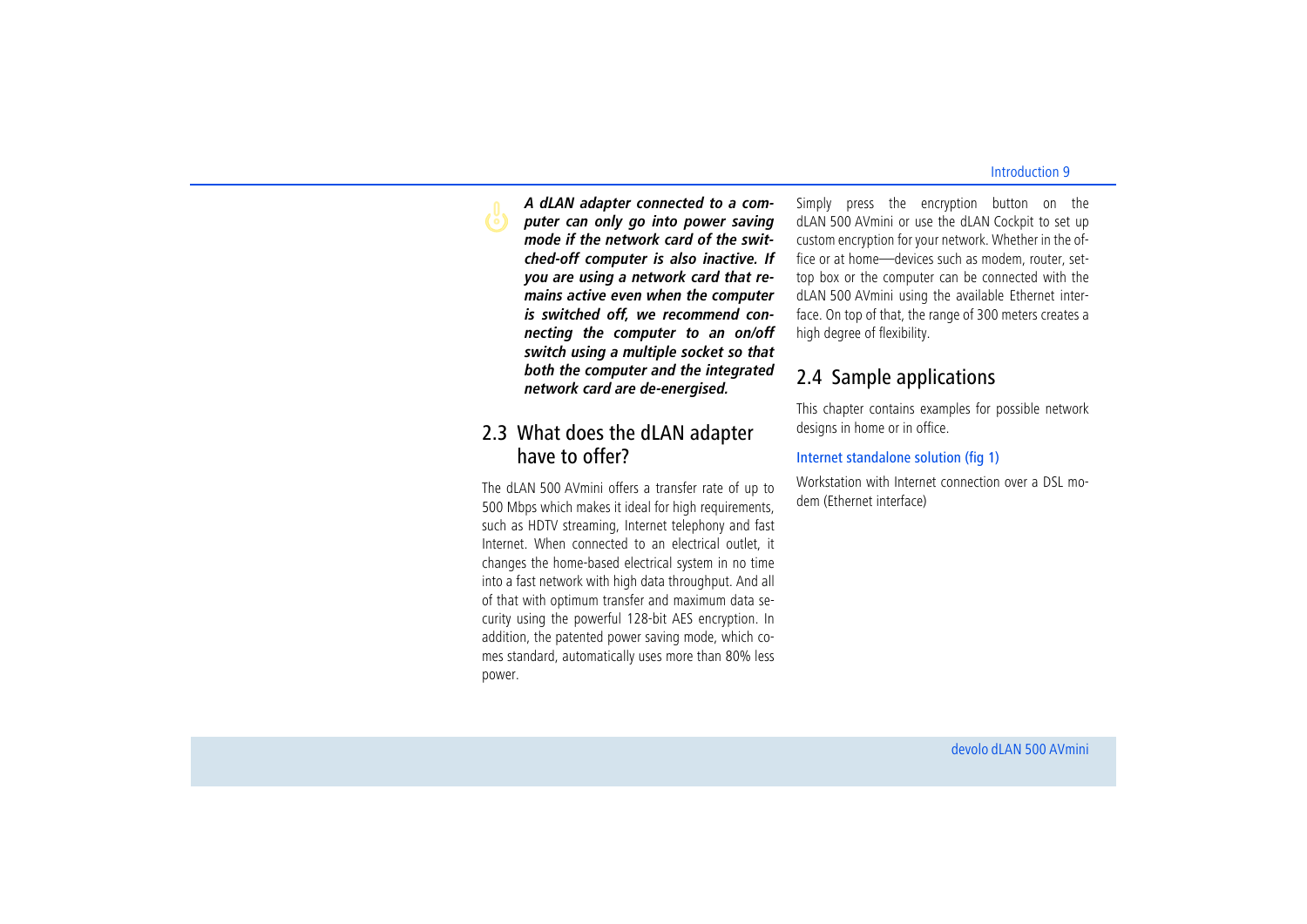

Networking of two workstations (fig 2)

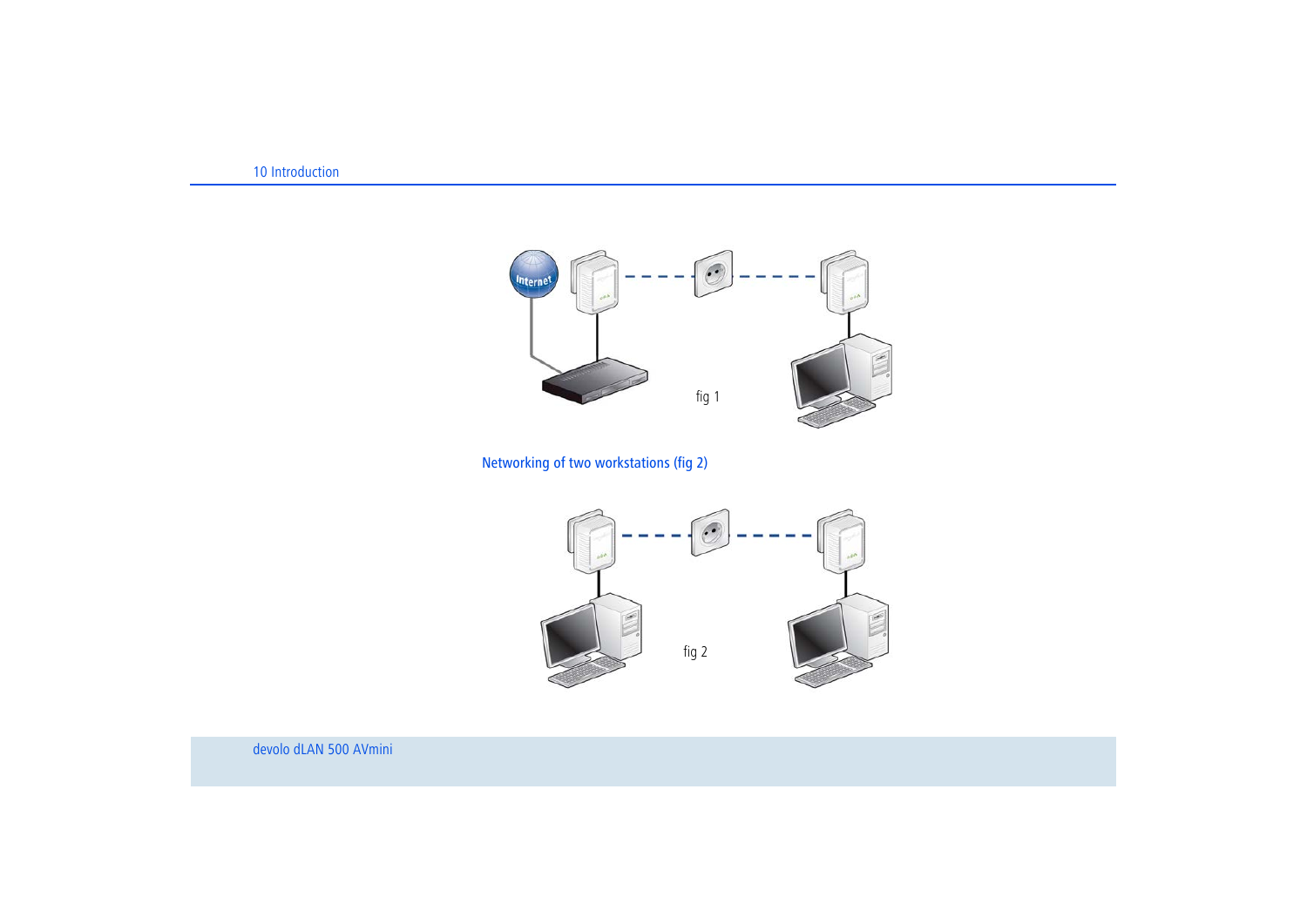# Distributed Internet access solution (fig 3)

Connection of an IP telephone, a high-speed Internet application and an IP-TV application with Internet access via a DSL modem router

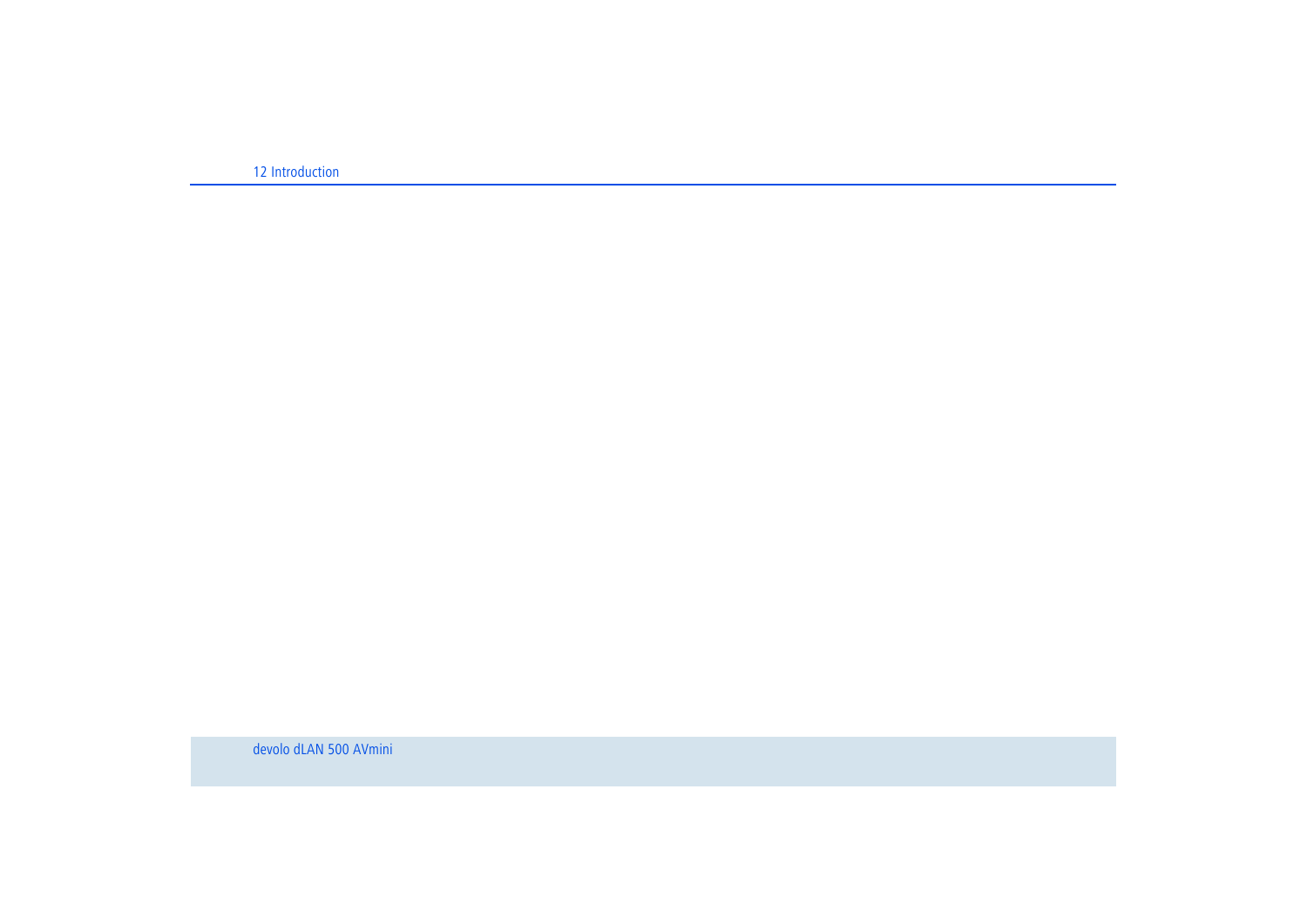# <span id="page-13-0"></span>3 Initial use

This chapter covers everything you need to know to set up your dLAN 500 AVmini. It will explain connecting the dLAN 500 AVmini and its functions. We will also briefly introduce the included devolo software and guide you through its installation.

# <span id="page-13-3"></span><span id="page-13-1"></span>3.1 Package contents

Please ensure that the delivery is complete before beginning with the installation of your dLAN 500 AVmini:

- - **Single Kit**:
	- О dLAN 500 AVmini
	- $\bigcirc$  Network cable
	- $\circ$ Hard copy of installation guide
	- $\bigcirc$  CD containing software and online documentation

#### or

#### -**Starter Kit**:

- О Two dLAN 500 AVmini
- О Two network cables
- $\bigcirc$ Hard copy of installation guide
- $\bigcirc$  CD containing software and online documentation

#### or

#### -**Network Kit**:

- $\circ$  Three dLAN 500 AVmini
- $\bigcirc$ Three network cables
- О Hard copy of installation guide
- $\bigcirc$  CD containing software and online documentation

devolo AG reserves the right to change the package contents without prior notice.

# <span id="page-13-2"></span>3.2 System requirements

- **O** Operating systems: Windows XP (32 bit), Windows Vista Home Premium (32 bit/64 bit), Windows 7 Home Premium (32 bit), Linux (Ubuntu), Mac (OS X) and any other operating system with network support
- -Network connection

 $(0)$ 

*Please note that your computer or other device must feature a network adapter with a network port.*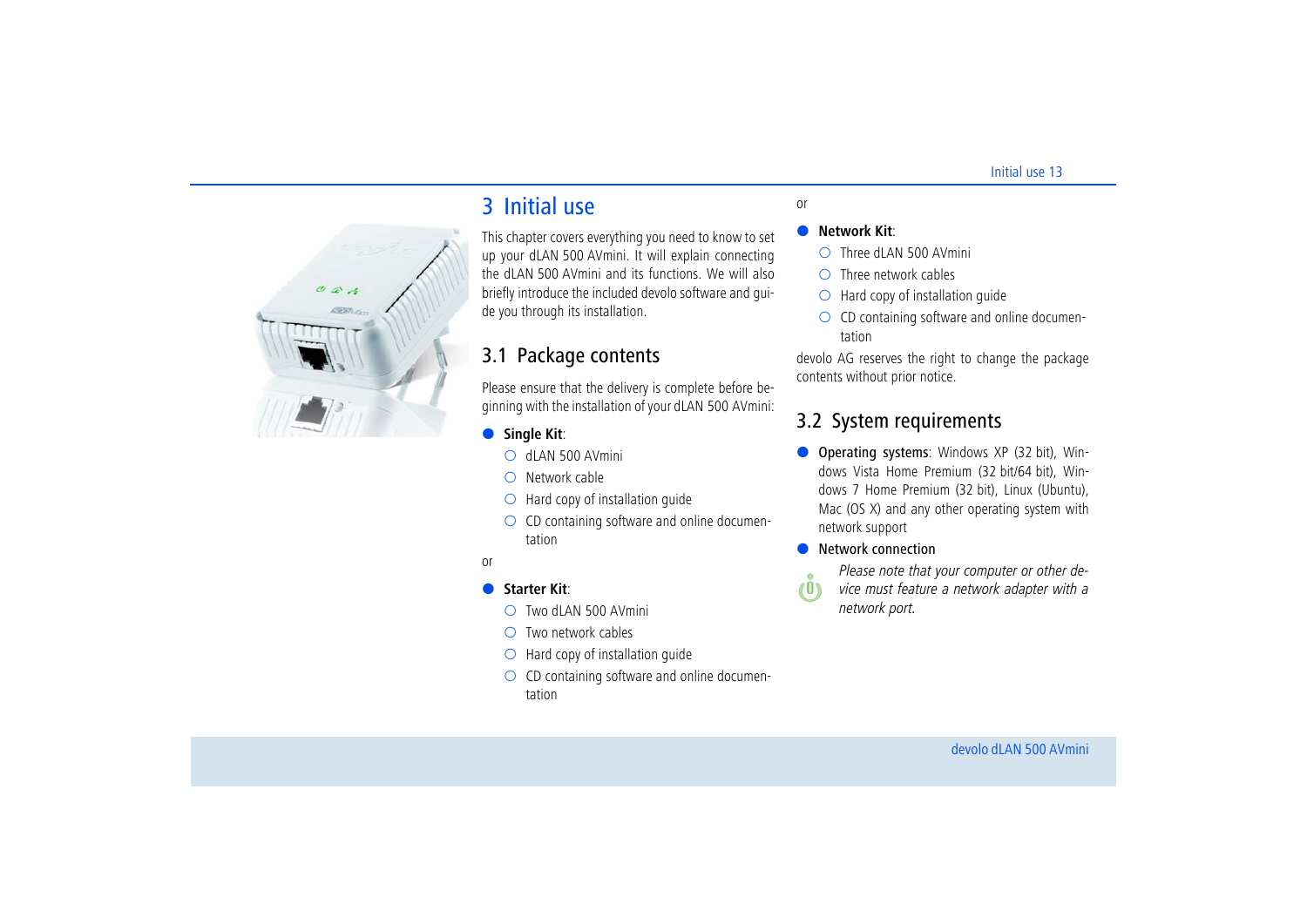*Please note that dLAN devices such asthe devolo dLAN duo (14 Mbps) and devolo dLAN Highspeed Ethernet II (85 Mbps) can be used on the same household electrical wiring as dLAN AV devices (200 Mbps/ 500 Mbps) without interference, but they will not be able to communicate directly with one another. Hence, to set up a dLAN AV network, you need two dLAN AV devices (200 Mbps/ 500 Mbps). More valuable information about dLAN or dLAN AV is available inthe Service Centre section of our website at* www.devolo.com*.*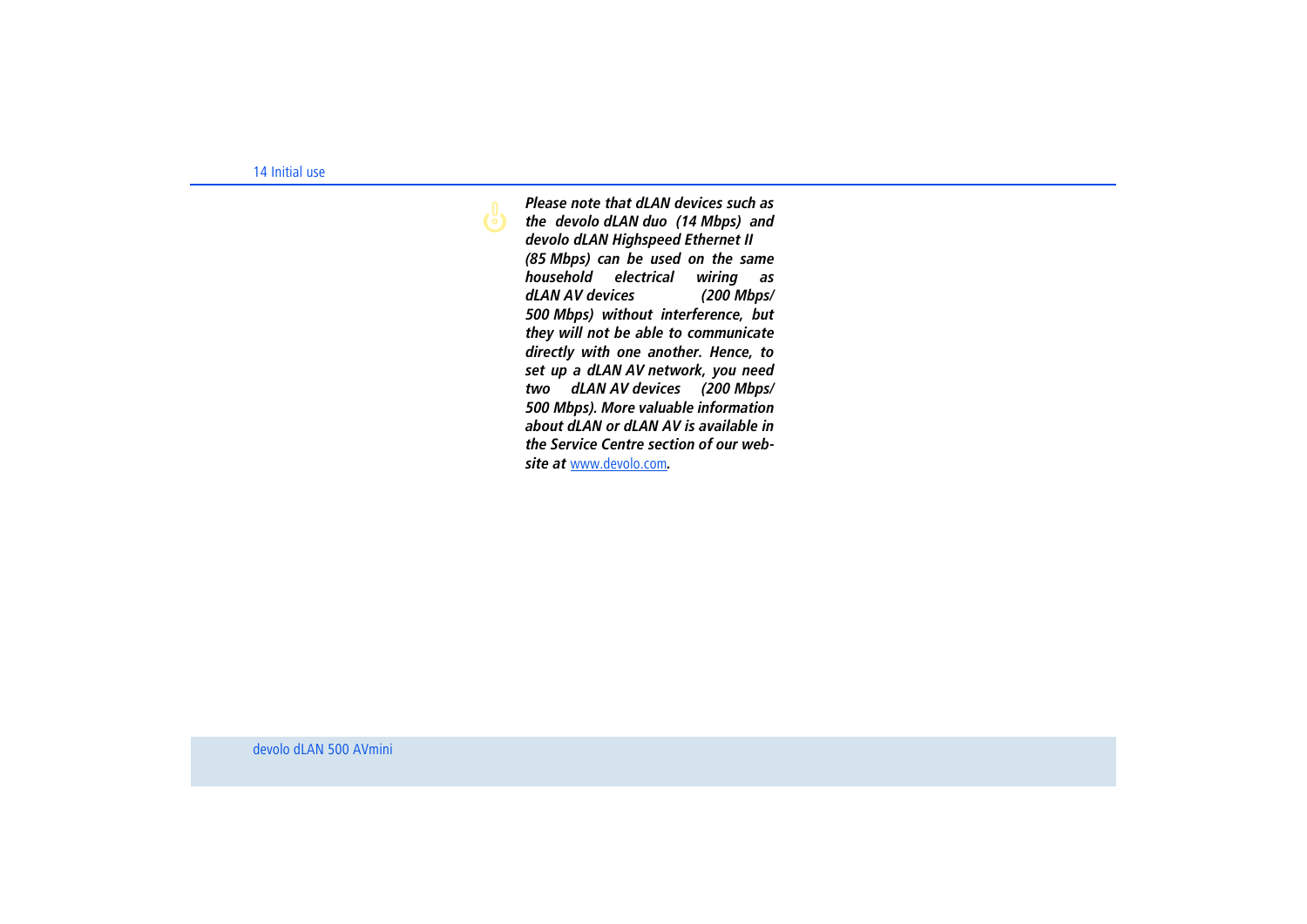# <span id="page-15-0"></span>3.3 Functions

The dLAN 500 AVmini features 3 control LEDs as well as a network port and an encryption button:

# Power

green: Lit steady when dLAN 500 AVmini is ready for operation; flashes when it is in standby mode.

## dLAN

green: The network connection is suitable for HD video streaming; flashes when data is being transmitted.

orange: The network connection is suitable for SD video streaming and online gaming; flashes when data is being transmitted.

red: The network connection is suitable for simple data transfer and Internet access; flashes when data is being transmitted.

## Ethernet

green: A connection to the Ethernet network exists; flashes when data is being transmitted.

#### <span id="page-15-3"></span>Network connection

This is the connection point on the dLAN 500 AVmini for connecting it to a computer or another network device with the network cable (included).

#### <span id="page-15-2"></span>Encryption button

<span id="page-15-1"></span>Data encryption at the touch of a button; For more information on the functions of the encryption button, please see the chapter **[4.3 dLAN AV network en](#page-23-1)[cryption at the touch of a button](#page-23-1)**.

> *Please note that all dLAN AV devicesto be connected to your network are also connected to your household electrical wiring. A dLAN AV device switches to Standby mode after a short while if no active network device such as a computer is connected to the network port. In Standby mode, the dLAN AV device cannot be accessed via the power supply grid. As soon as the network device (e.g. computer) connected to the network interface is switched on again, your dLAN AV device can also be reached again via the electrical wiring.*

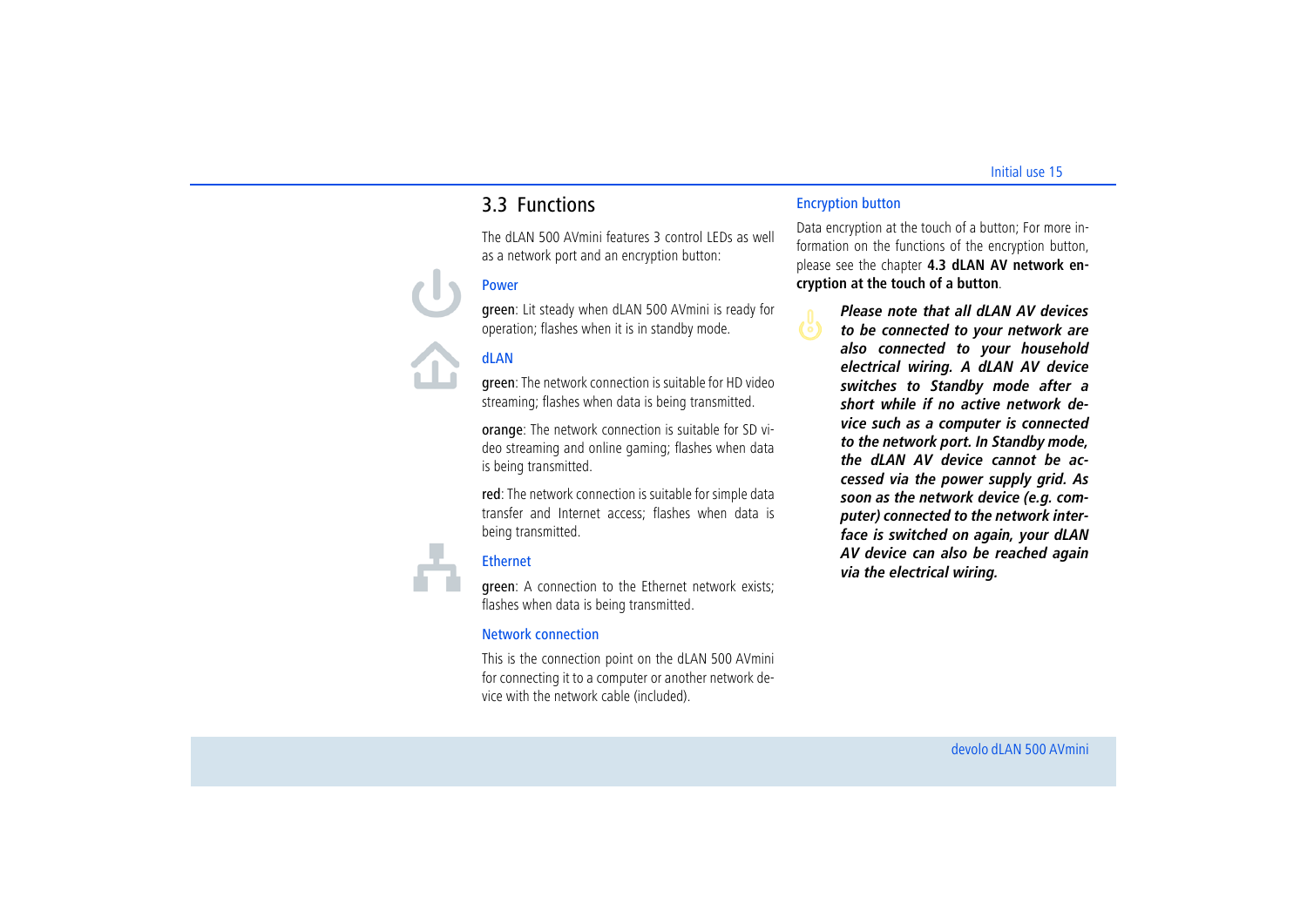# <span id="page-16-0"></span>3.4 Connecting the dLAN 500 AVmini

This section describes how to connect your dLAN 500 AVmini to a computer or other network device.

- Use the included network cable to connect the dLAN 500 AVmini to the network port of your running computer or other network device.
- Plug the dLAN 500 AVmini into a free electrical outlet.
- Once you have connected at least two dLAN 500 AVmini adapters as described above, your dLAN 500 AVmini network has been set up. To secure your dLAN AV network, continue with the configuration as described in chapter **[4 dLAN](#page-19-2) [network](#page-19-2)**.

# <span id="page-16-3"></span><span id="page-16-1"></span>3.5 Software installation

# <span id="page-16-4"></span><span id="page-16-2"></span>3.5.1 Software for Windows

Use the installation wizard to install the devolo software for using the adapter with the Windows operating system:

**o** devolo **dLAN Cockpit** finds all reachable dLAN adapters in your dLAN AV network, displays information about these devices and encrypts your dLAN AV network individually.

To install the software, insert the included CD-ROM in the CD drive of your computer.

*If autoplay is installed on your computer, the*  $(0)$ *installation will start automatically. Otherwise, open the folder with the Windows Explorer by right-clicking on* Start (or the **Windows logo**) *and selecting* Explorer *from the context menu. Double-click to start the installation wizard manually.*

During the installation process, you will be given the choice of installing all software components (Standard installation) or selecting individual ones (Custom installation).



*To take full advantage of the functions of your device, we recommend installing all of the applications.* 

You will be asked for permission to transfer anonymous performance data related to your dLAN 500 AVmini to devolo. The data sent to devolo pertains only to the performance values of your dLAN 500 AVmini devices. The data is anonymized and will be used exclusively for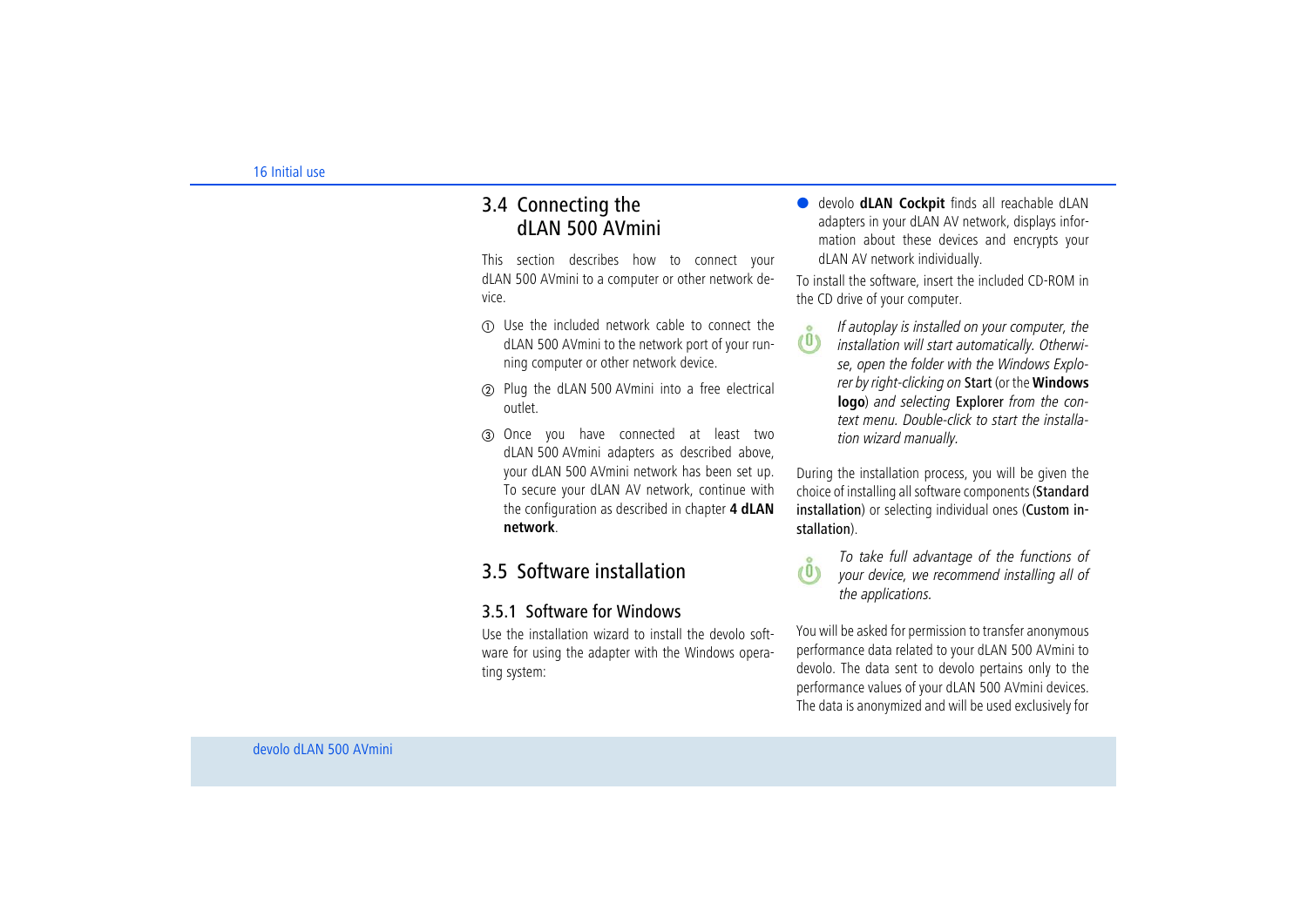statistical purposes. By providing it, you can help us improve our products. You can find the installed software applications in the <code>Start</code>  $\boldsymbol{\uparrow}$  Programs  $\boldsymbol{\uparrow}$  devolo program group.

# <span id="page-17-3"></span><span id="page-17-0"></span>3.5.2 Software for Mac (OS X)

The  $\mathsf{softmax} \mathbin{\uparrow}$  mac folder contains the dLAN configuration software.

# <span id="page-17-2"></span><span id="page-17-1"></span>3.5.3 Software for Linux (Ubuntu)

The software  $\Diamond$  linux folder contains the dLAN configuration software.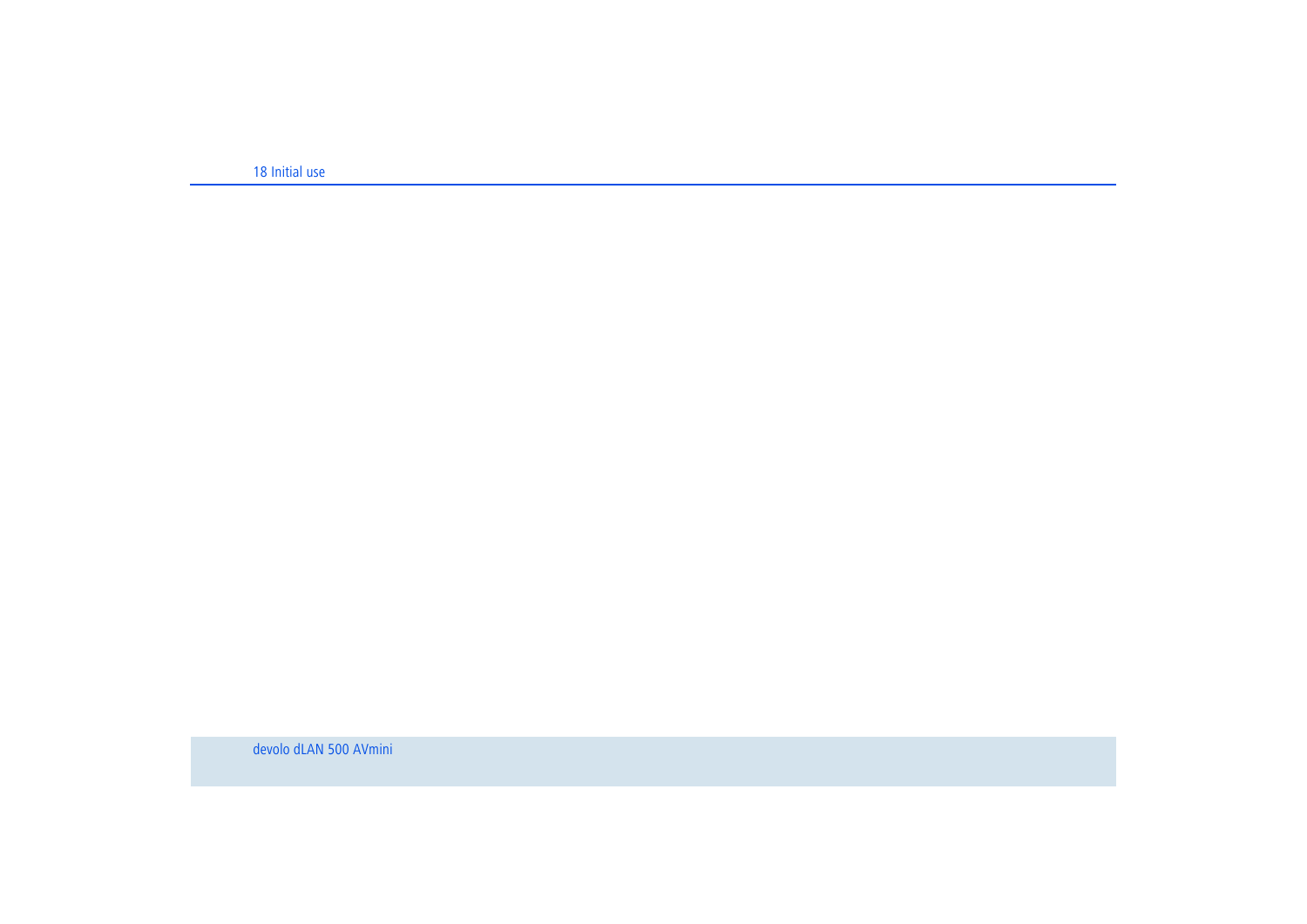# <span id="page-19-2"></span><span id="page-19-0"></span>4 dLAN network

# <span id="page-19-1"></span>4.1 Security in the dLAN

Before you can use the dLAN 500 AVmini in your dLAN network, first you have to connect it to other dLAN AV devices as a home network. Two specific pieces of information are especially important for this:

- Shared use of a dLAN password results in a delimited dLAN network.
- Shared use of the dLAN password serves as access control to the dLAN network as well as theencryption, and thereby the interception protection, of the transmitted data.

The dLAN password can be specified automatically via the **encryption button** or manually using the **dLAN Cockpit** program. Please note the following basic principle when choosing your encryption method:

- <span id="page-19-3"></span>- In dLAN AV networks, data encryption is as **simple as touching a button**, since **all corresponding dLAN AV devices are equipped with an encryption button**.
- **•** For dLAN AV networks that include devices **with and without encryption buttons**, data encryption must be set up using the **dLAN Cockpit**.

# 4.2 dLAN Cockpit

devolo **dLAN Cockpit** is a monitoring and encryption program that detects all reachable dLAN AV devices in your home network and combines them in a secure network. Due to its logical graphic design, the dLAN Cockpit is easy and intuitive to operate. After installing the devolo software, it can be found in the **Start**  $\triangle$  $\textsf{Programs} \; \mathbin{\uparrow} \; \textsf{devolo} \; \text{program group}.$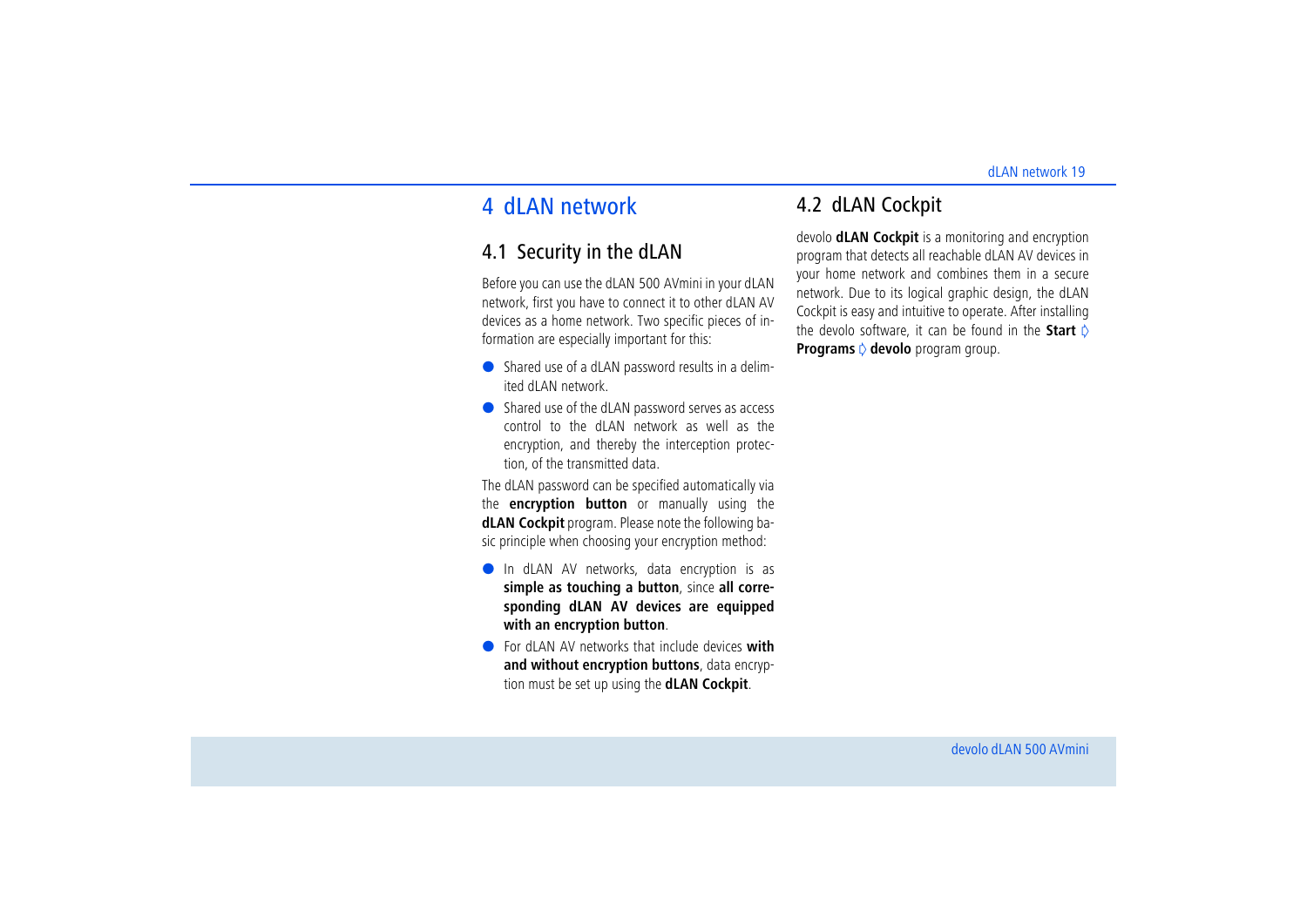

After starting the dLAN Cockpit, all reachable dLAN devices in your home network will appear. This may take a moment.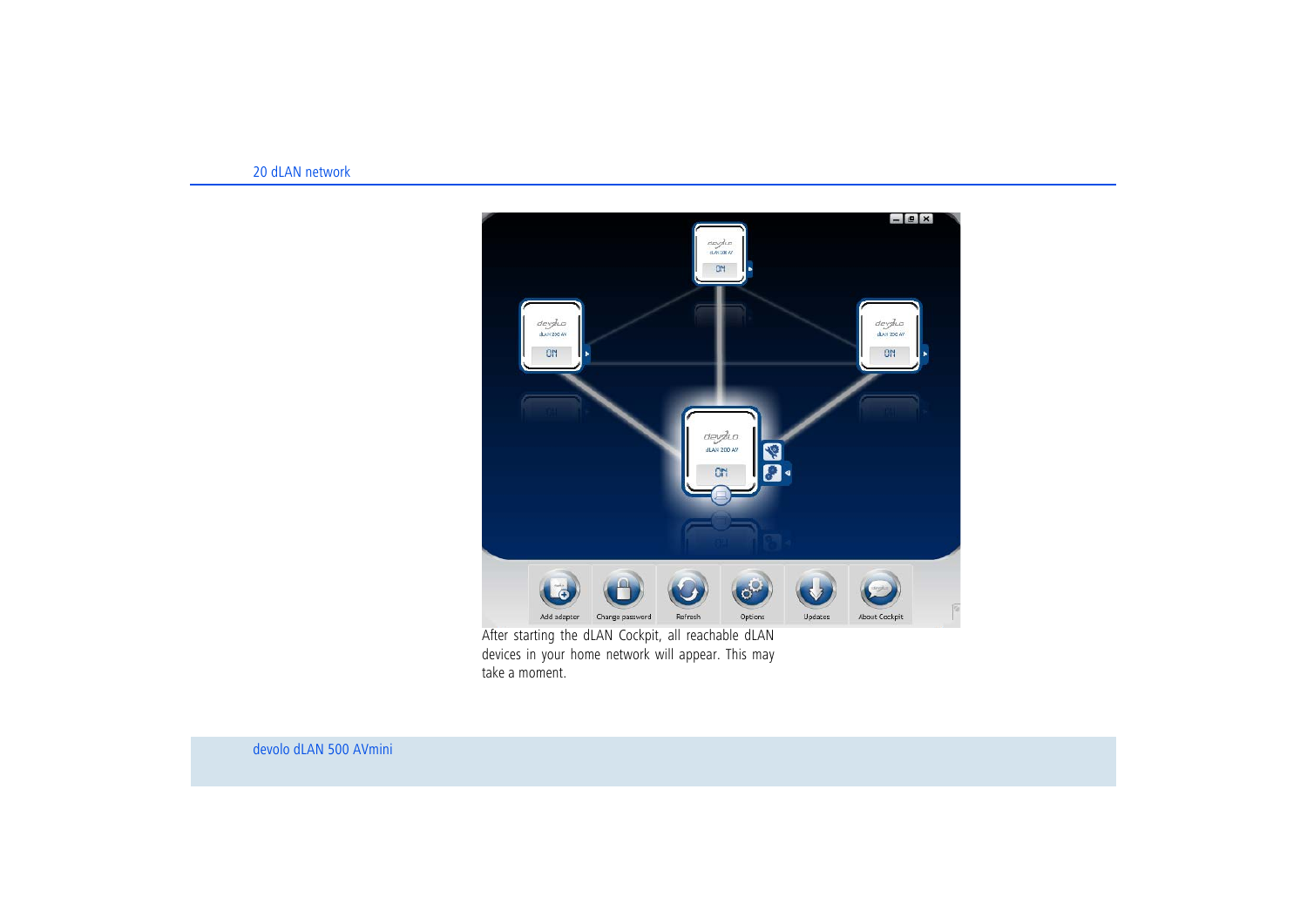All adapters found in the network appear with as adapter icon with a corresponding product name. The adapter in the middle of the dLAN network identified with the symbol shown here symbolises your locally connected device. If you have multiple dLAN devices connected locally, you can jump back and forth between them. Clicking an adapter icon with the mouse enables the corresponding dLAN AV device and highlights it.

The coloured connecting lines of the adapters illustrate the current transmission quality:

- **Green**: the network connection is suitable for HD video streaming.
- **Orange**: the network connection is suitable for SD video streaming and online gaming.
- **Red**: the network connection is suitable for simple data transfer and Internet access.

If data transmission from one device to another is actually taking place, the data rate is displayed on the respectively highlighted adapter.

## Settings and functions

You can configure settings for the respectively highlighted device or for the network

- via the buttons at the bottom edge of the screen
- or via tabs arranged at the side of each adapter.

You can always use the **Refresh** button to display the current status of devices that have been found (if this hasn't happened automatically).

By means of the **Options** button or the corresponding tabs of the respective adapter, you can learn device information such as the firmware version used and theindividual MAC address.

Options are given like assigning an **additional name**, resetting the respective device to the **factory default settings** or **removing** a **device** from the existing dLAN network.

 $(0)$ 

#### *The above-mentioned setting options vary depending on the function and features of your device.*

You can also specify whether information on the performance of your dLAN adapters will be transferred to devolo.

> *The data sent to devolo pertains only to the performance values of your dLAN devices. The data is anonymised and will be used exclusively for statistical purposes. By providing it, you can help us improve our products.*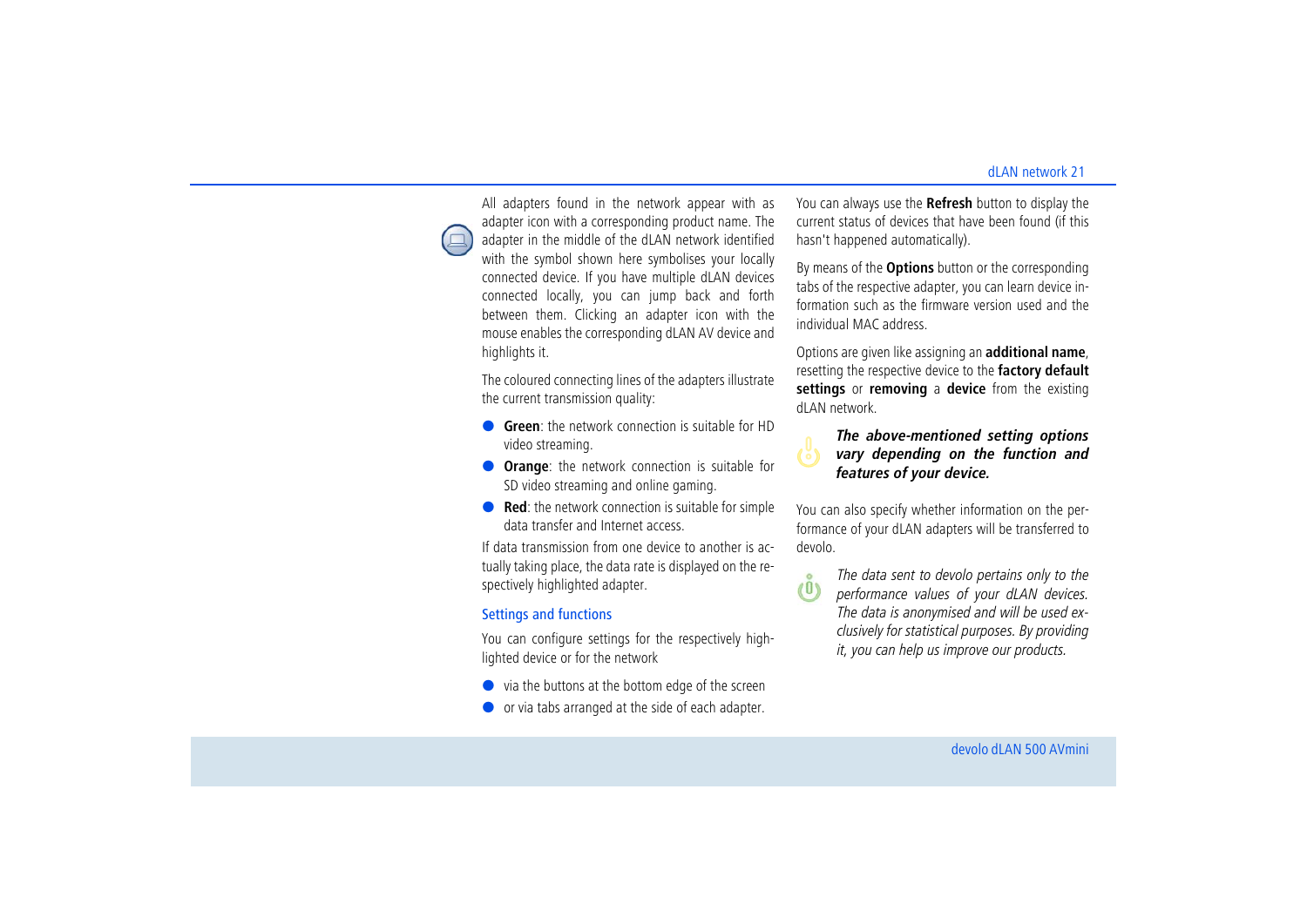The **Troubleshooting Guide** includes installation instructions and information about how to connect your devices optimally with one another.

# 4.2.1 Encrypting a network with dLAN Cockpit

If you use dLAN AV devices **without an encryption button**, data can be encrypted only via **dLAN Cockpit**.

> *Before the networking procedure, note the security IDs of all dLAN AV adapters. This unique identifier of each dLAN device is located on the label on thehousing. It consists of 4 x 4 letters separated by dashes (e.g. ANJR-KMOR-KSHT-QRUV). Ensure that all dLAN adapters are connected to the power grid and computers or other network components as appropriate.*

## Scan for local adapter

After dLAN Cockpit is started, it searches for the dLAN adapter connected directly to your computer first.

## Adding an adapter

Add all the dLAN devices you want to your dLAN network by selecting the **Add adapter** button. You will need the **16**-character security IDs of the adapters from the label on the housing. Enter it now in the **Security ID** field and confirm with **OK**. If a security ID is correct and the device can be reached in the dLANnetwork, it will be added to your network of configured adapters and also displayed in the program.

#### Entering a network password

After you have added all the dLAN devices you want to your dLAN network, select the **Change password** button to assign a shared network password that will apply for all registered adapters in your personal home network.

You can choose between your own password, a random password and the default password. To define your own password with a length of at least eight characters, enter this into the **Network password** text field. Alternatively, you can have a randomly selected, highly secure password assigned using the **Generate secure password** button. Use the **Factory default password** button to reset the dLAN adapter to the default password. Normally, the display of the password is hidden for security reasons. If you enable the option **Show characters**, the current password is displayed in legible form in the text field.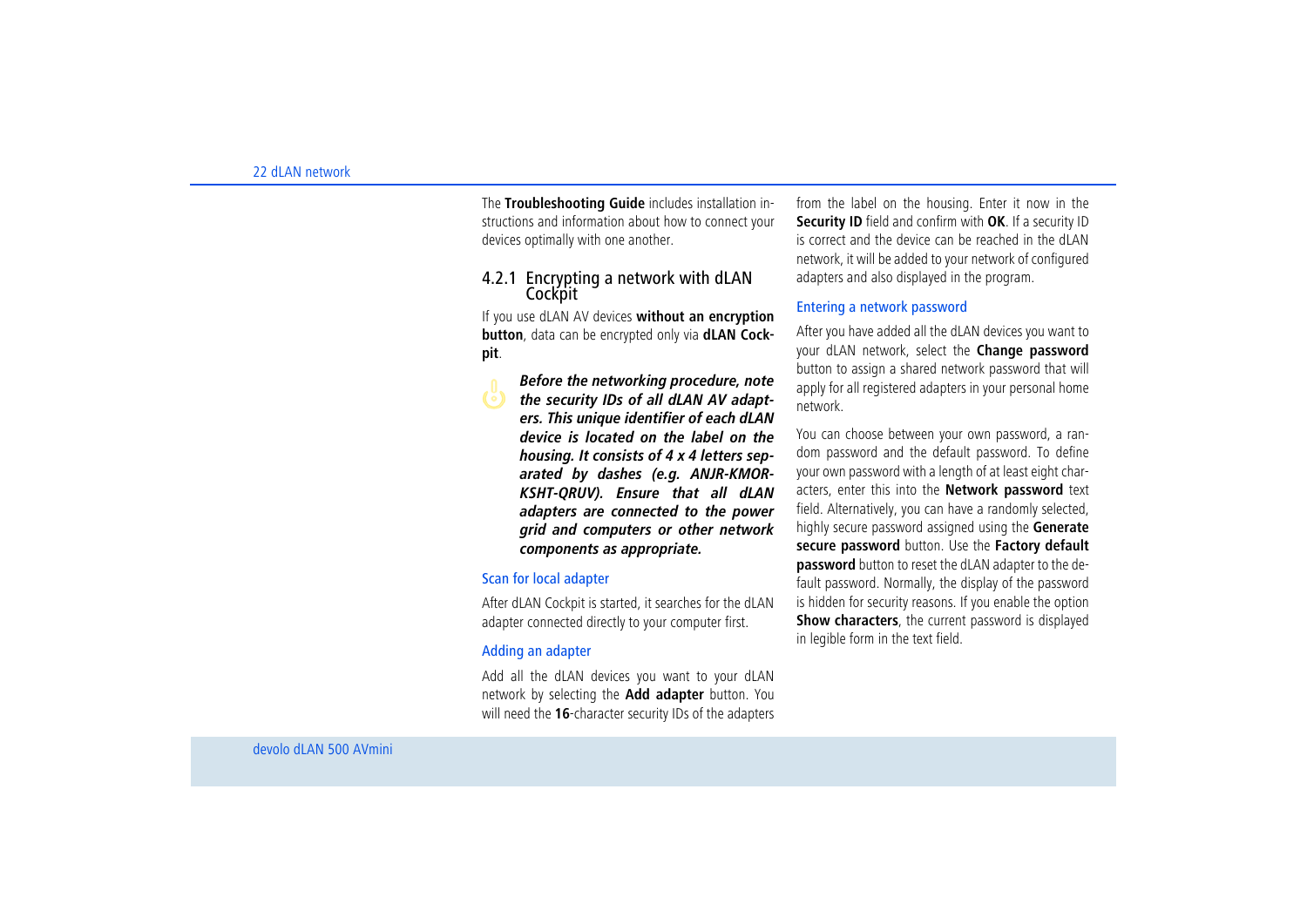*The factory default password is* **HomePlugAV***. Assigning a specific password to a single adapter will exclude it from the remaining dLAN network.*

If **dLAN Cockpit** is called up again later after a successful initial installation, for example to **integrate**<sup>a</sup> **new adapter** into a network, the application remembers the devices that were entered earlier. Enter thenew device as described in the **Adding an adapter** section. The **current network password** is assigned **automatically** to the newly added device.

# <span id="page-23-1"></span><span id="page-23-0"></span>4.3 dLAN AV network encryption at the touch of a button

<span id="page-23-3"></span><span id="page-23-2"></span>To encrypt a dLAN AV network, in which all associated devices are equipped with an encryption button, simply press the encryption button that is located on the device. Pressing this button will encrypt your dLAN AV network with a randomly generated password.



*Adapters cannot be configured while in Standby mode.*

The following section contains exact instructions on the basis of possible network scenarios: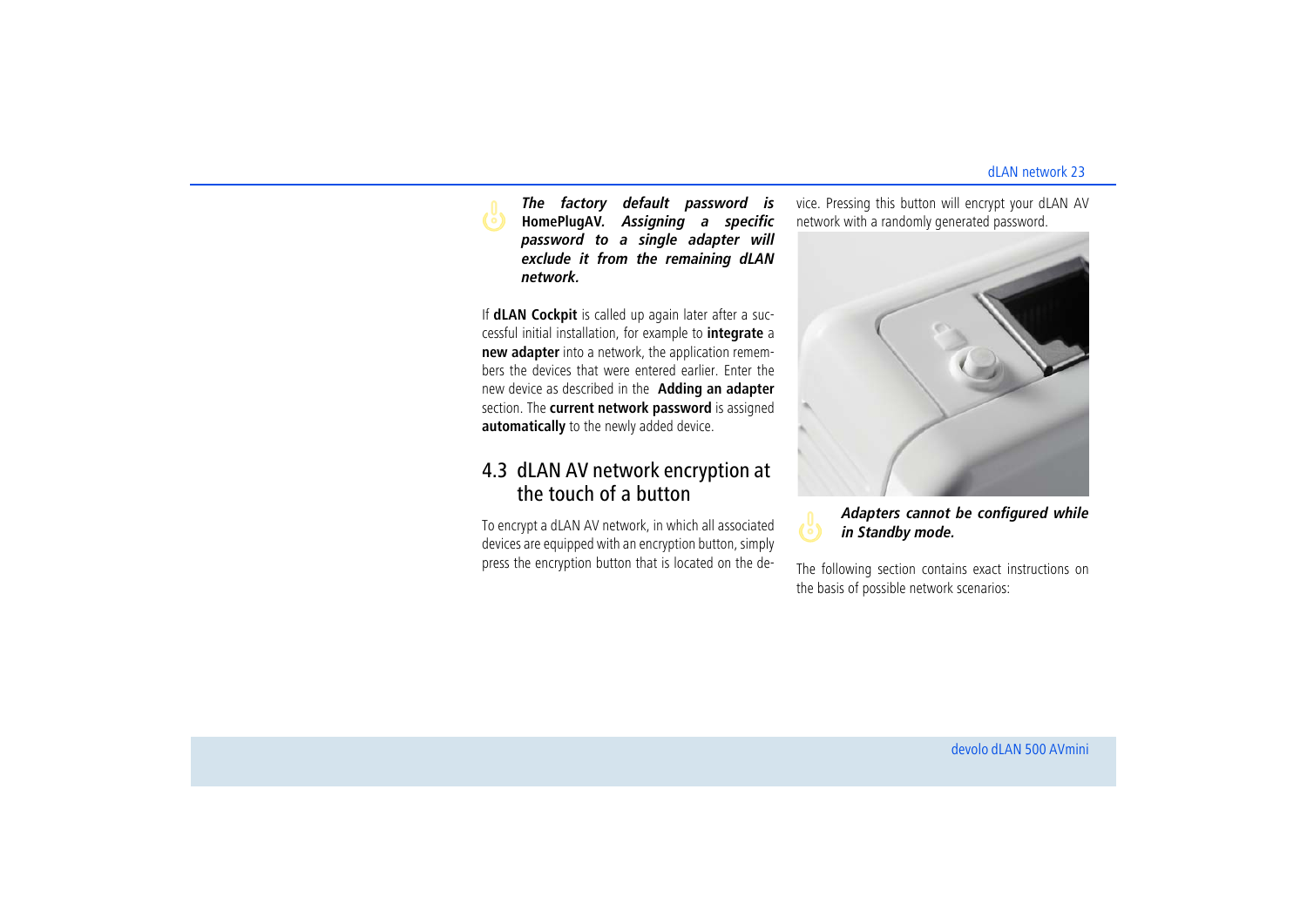#### Encrypting a new dLAN 500 AVmini network consisting of two dLAN 500 AVmini adapters (fig 4)

Once both dLAN 500 AVmini adapters have been successfully connected, press each encryption button for <sup>1</sup> second within two minutes of one another.

That's it! Your dLAN AV network is now protected against unauthorized access.

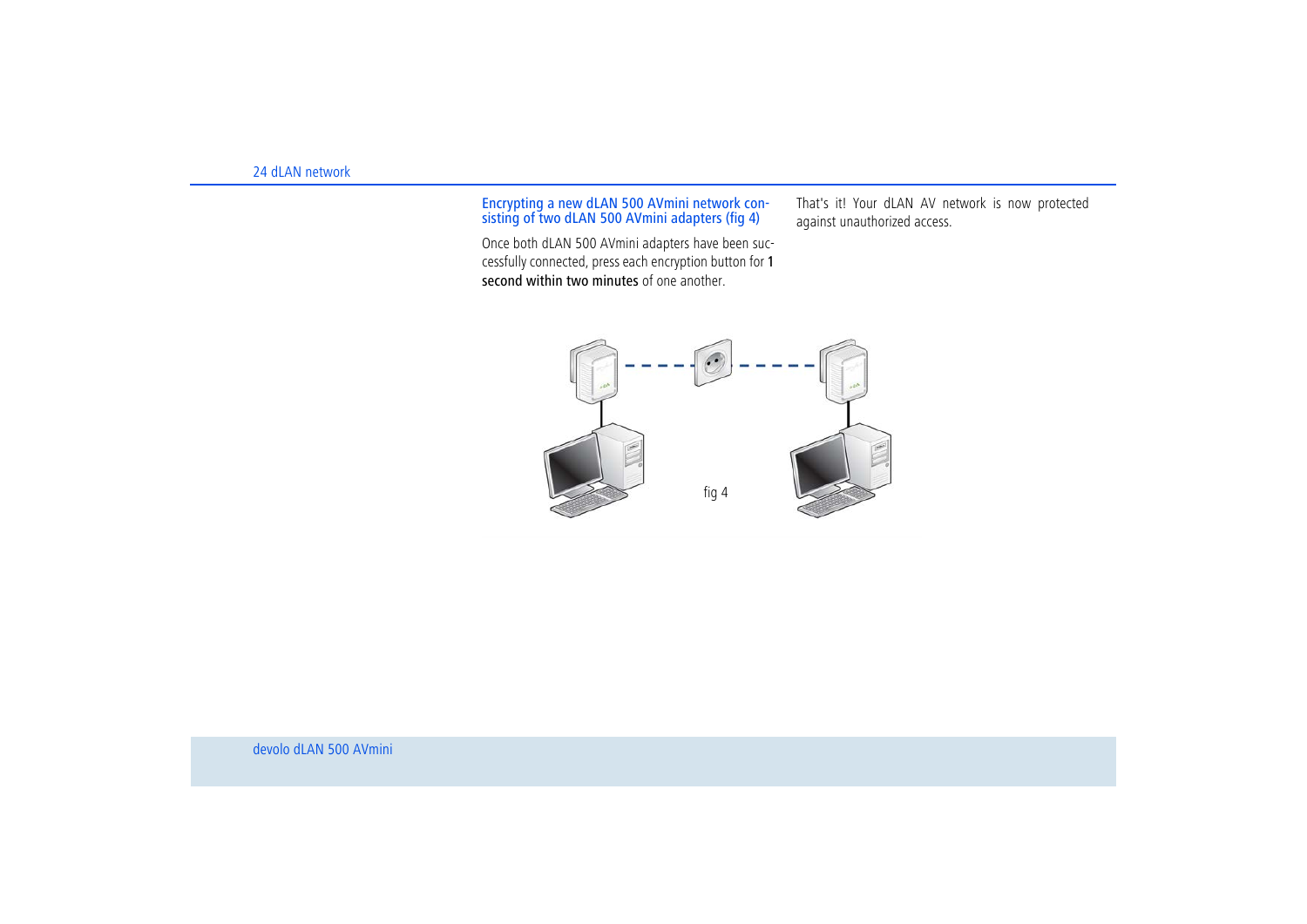#### Expanding an existing dLAN AV network with a new dLAN 500 AVmini (fig. 5)

If you have already secured your existing dLAN 500 AVmini network using the encryption button, use the same method to integrate other adapters. Once you have successfully connected the new dLAN 500 AVmini, first press the encryption button of one of your network's existing adapters (1 second), then press the encryption button of your new dLAN 500 AVmini (1 second) within two minutes.

That's it! The new dLAN 500 AVmini is now integrated in your network. To integrate additional dLAN 500 AVminiy adapters in your network, repeat the above steps.

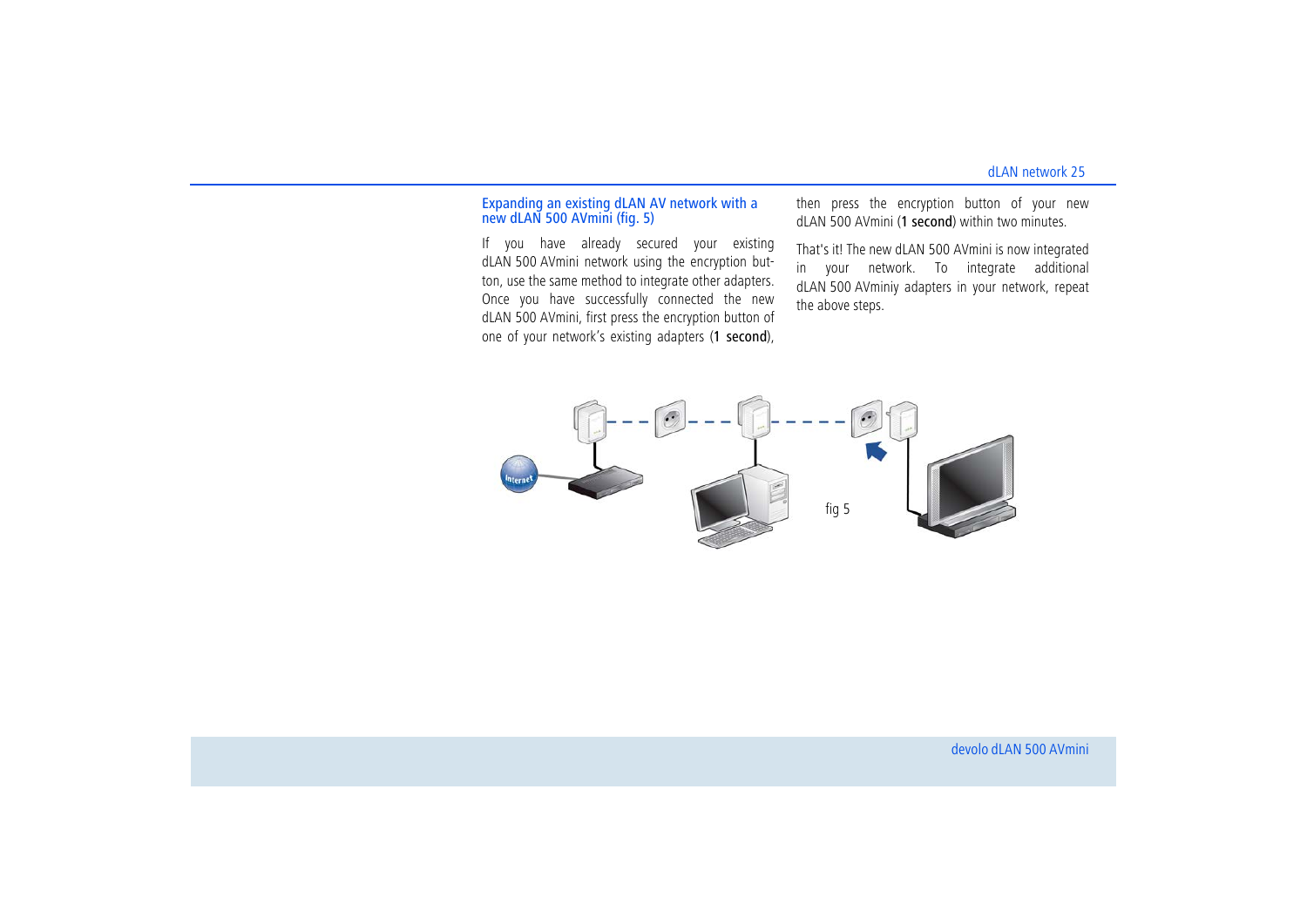#### Excluding a dLAN 500 AVmini from your network (fig. 6)

To exclude a dLAN 500 AVmini adapter from an existing network, press its encryption button for at least ten seconds. The device will be assigned a new randomly generated password and will thus no longer be able to access the network. To integrate the adapter in

a different dLAN 500 AVmini network, follow the steps described above, depending on whether you are setting up a new network or adding the adapter to an existing one.

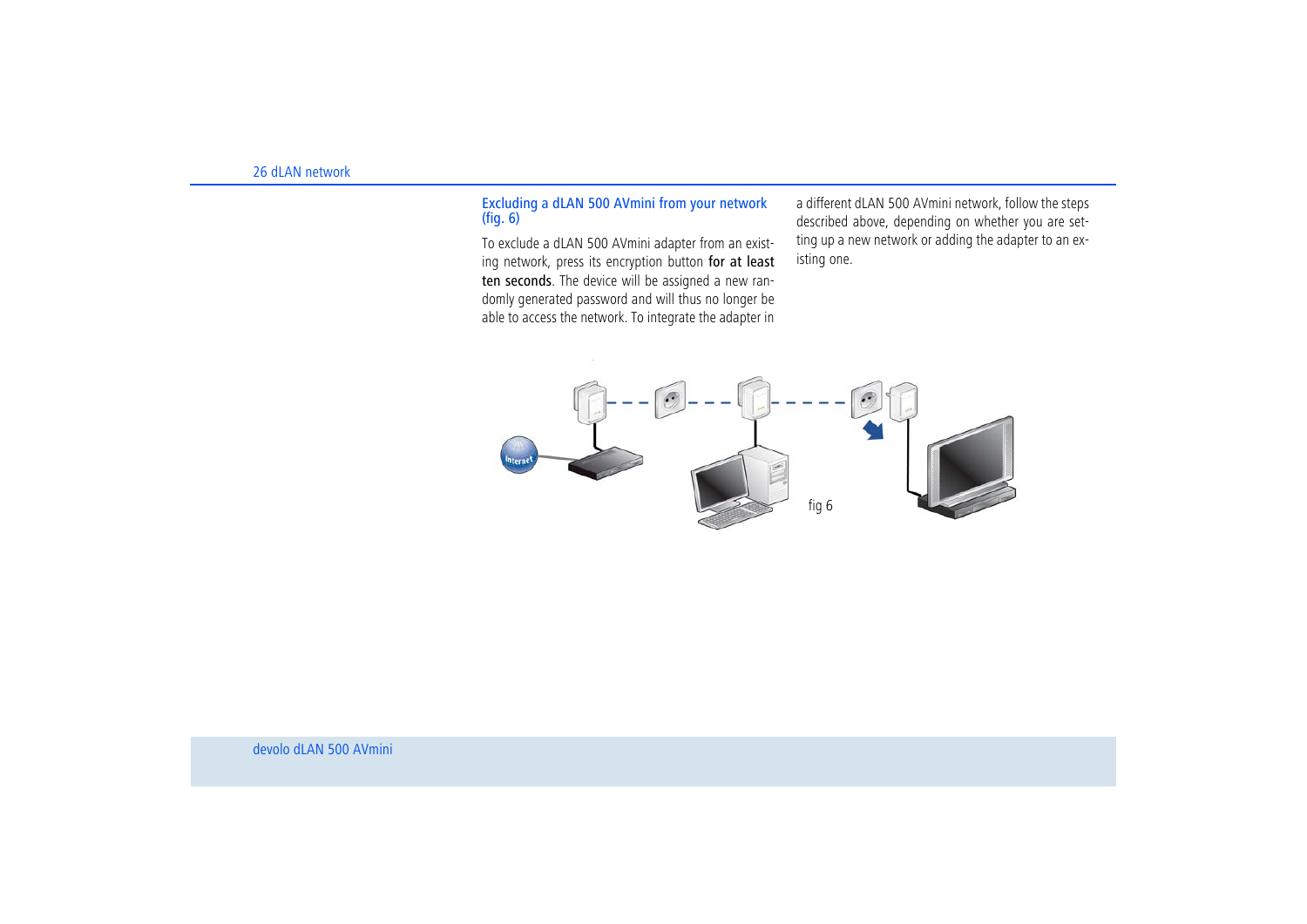# <span id="page-27-0"></span>5 Appendix

<span id="page-27-2"></span>*For the permitted voltage range for operating the device and the power consumption, refer to the label on the rear side of the device.* 

<span id="page-27-1"></span>*For the CE declaration for this product, refer to the accompanying product CD under* CE*. Additional technical information is availableat* www.devolo.com*.*

# 5.1 Important safety instructions

All safety and operating instructions should be read and understood before using the device, and should be kept for future reference.

• Never open the device. There are no user-serviceable parts inside the device.

*Do not try to service this product yourself! Contact qualified technicians each and every time your device needs maintenance. There is a risk of electricshock!*

- Use the device in a dry location only.
- **•** Always use the included network cable to connect the device.



*The outlet must be within reach of theconnected network devices. The adapter and the network devices must beeasily accessible.*

- **•** To switch the device off, pull the power plug.
- $\bullet$  To disconnect the device from the power supply grid, pull the power plug.
- **•** Do not insert any objects into the openings of the device.
- -Do not keep the device in direct sunlight.
- Slots and openings on the case serve as ventilation. Never block or cover them.
- -Never set up the device near a heater or radiator.
- - The device should be located only where sufficient ventilation can be ensured.
- - Disconnect the device from the power supply grid before cleaning. Use a moist towel to clean the device. Never use water, paint thinner, benzene, alcohol or other strong cleaning agents when cleaning the device, as these could damage the case.
- - Never use the device with a power supply that does not meet the specifications provided on the rating plate. If you do not know what type of power supply you have at home, contact your dealer or energy supplier.



 $(0)$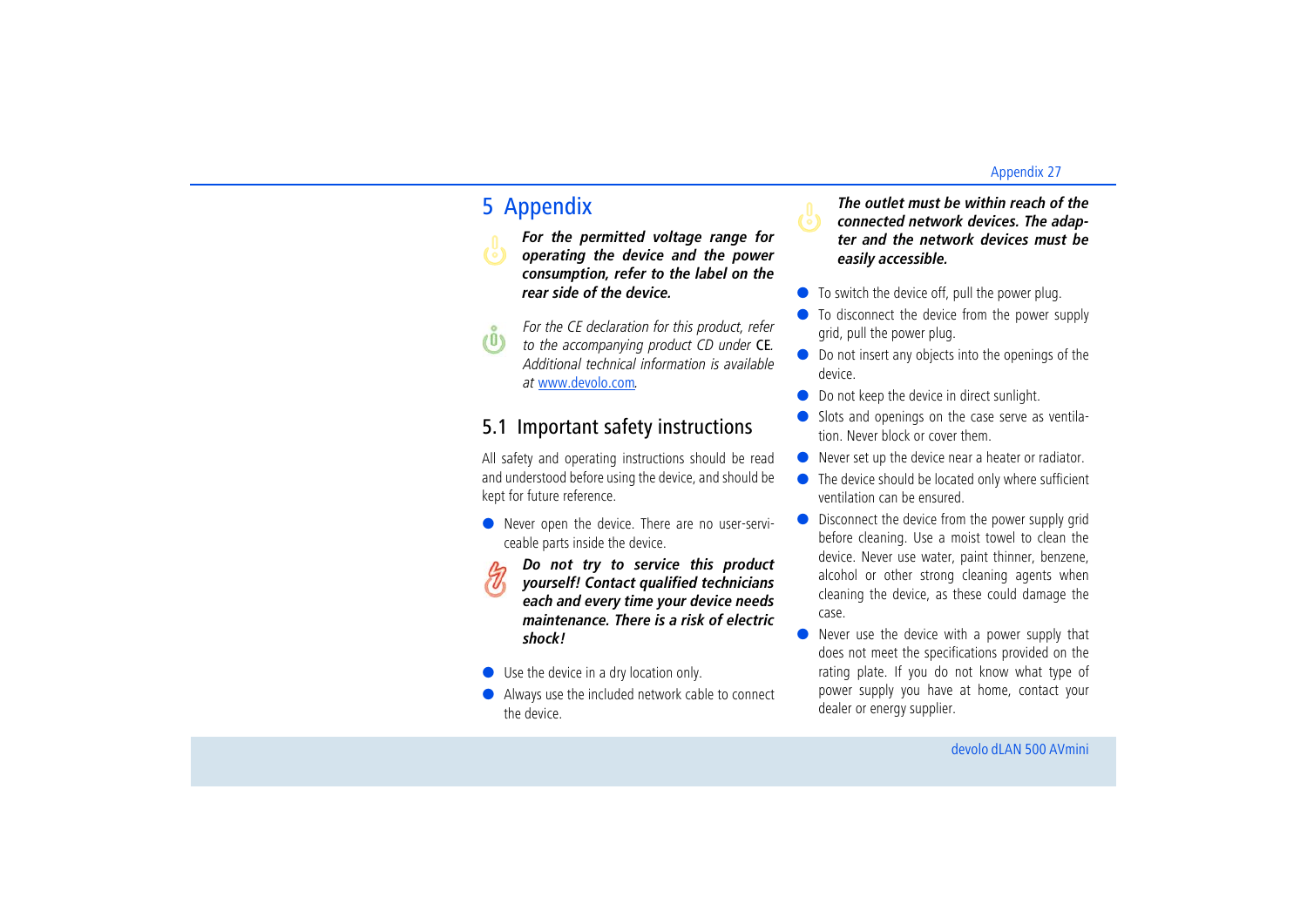- **•** In the event of damage, disconnect the device from the power supply grid and contact customer service. This applies, for example, if
	- $\circlearrowright$  the power cable or plug is damaged.
	- $\bigcirc$  liquid has been spilled on the device or objects have fallen into the device.
	- $\circlearrowright$  the device has been exposed to rain or water.
	- $\circlearrowright$  the device does not work, even though the operating instructions have been followed properly.
	- $\circlearrowright$  the device's case is damaged.

# 5.2 Disposal of old devices



To be used in the countries of the European Union and other European countries with a separate collecting system:

The icon with crossed-out wastebasket on the devicemeans that this adapter is an electrical or electronic device that falls within the scope of application of the German Electrical and Electronic Equipment Act ("Elektrogesetz"). Since 24 March 2006, these types of devices may no longer be disposed of with household waste. Rather, in Germany, they can be given to a municipal collection point free of charge. Contact your municipal government to find out the address and hours of the nearest collection point.

# 5.3 Warranty conditions

The devolo AG warranty is given to purchasers of devolo products in addition to the warranty conditions provided by law and in accordance with the following conditions:

#### 1 Warranty coverage

- The warranty covers the equipment delivered and all its parts. Parts will, at devolo's sole discretion, be replaced or repaired free of charge if, despite proven proper handling and adherence to the operating instructions, these parts became defective due to fabrication and/or material defects. Alternatively, devolo reserves the right to replace the defective product with a comparable product with the same specifications and features. Operating manuals and possibly supplied software are excluded from the warranty.
- b) Material and service charges shall be covered by devolo, but not shipping and handling costs involved in transport from the buyer to the service station and/or to devolo.
- Replaced parts become property of devolo.
- devolo is authorized to carry out technical changes (e.g. firmware updates) beyond repair and replacement of defective parts in order to bring the equipment up to the current technical state. This does not result in any additional charge for the customer. A legal claim to this service does not exist.

#### 2 Warranty period

The warranty period for this devolo product is three years. This period begins at the day of delivery from the devolo dealer. Warranty services carried out by devolo do not result in an extension of the warranty period nor do they initiate a new warranty period. The warranty period for installed replacement parts ends with the warranty period of the device as a whole.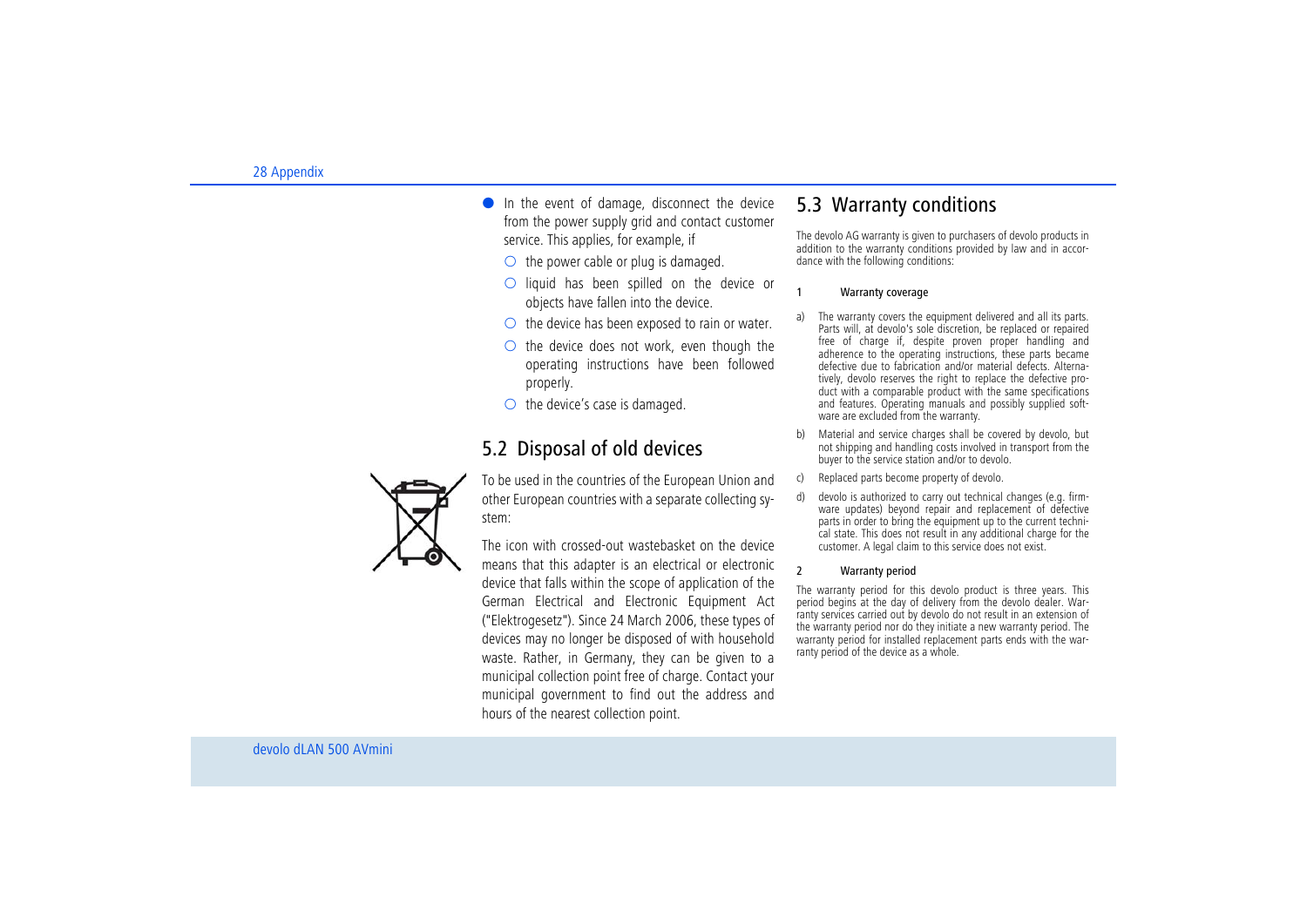#### 3 Warranty procedure

- a) If defects appear during the warranty period, the warranty claims must be made immediately, at the latest within a period of 7 days.
- In the case of any externally visible damage arising from transport (e.g. damage to the housing), the person carrying out the transportation and the sender should be informed immediately. On discovery of damage which is not externally visible, the transport company and the sender are to be immediately informed in writing, at the latest within 3 days of delivery.
- c) Transport to and from the location where the warranty claim is accepted and/or the repaired device is exchanged, is at the purchaser's own risk and cost.
- d) Warranty claims are only valid if a copy of the original purchase receipt is returned with the device. devolo reserves the right to require the submission of the original purchase receipt.

#### <sup>4</sup> Suspension of the warranty

All warranty claims will be deemed invalid

- a) if the label with the serial number has been removed from the device,
- b) if the device is damaged or destroyed as a result of acts of nature or by environmental influences (moisture, electric shock, dust, etc.),
- c) if the device was stored or operated under conditions not in compliance with the technical specifications,
- d) if the damage occurred due to incorrect handling, especially to non-observance of the system description and the operating instructions,
- e) if the device was opened, repaired or modified by persons not contracted by devolo,
- f) if the device shows any kind of mechanical damage, or
- g) if the warranty claim has not been reported in accordance with 3a) or 3b).

#### 5 Operating mistakes

If it becomes apparent that the reported malfunction of the device has been caused by unsuitable hardware, software, installation or operation, devolo reserves the right to charge the purchaser for the resulting testing costs.

#### 6 Additional regulations

The above conditions define the complete scope of devolo's legal liability.

- The warranty gives no entitlement to additional claims, such as any refund in full or in part. Compensation claims, regardless of the legal basis, are excluded. This does not apply if e.g. injury to persons or damage to private property are specifically covered by the product liability law, or in cases of intentional act or culpable negligence.
- b) Claims for compensation of lost profits, indirect or consequential detriments, are excluded.
- c) devolo is not liable for lost data or retrieval of lost data in cases of slight and ordinary negligence.
- d) In the case that the intentional or culpable negligence of devolo employees has caused a loss of data, devolo will be liable for those costs typical to the recovery of data where periodic security data back-ups have been made.
- e) The warranty is valid only for the first purchaser and is not transferable.
- The court of jurisdiction is located in Aachen, Germany in the case that the purchaser is a merchant. If the purchaser does not have a court of jurisdiction in the Federal Republic of Germany or if he moves his domicile out of Germany after conclusion of the contract, devolo's court of jurisdiction applies. This is also applicable if the purchaser's domicile is not known at the time of institution of proceedings.
- <span id="page-29-0"></span>g) The law of the Federal Republic of Germany is applicable. The UN commercial law does not apply to dealings between devolo and the purchaser.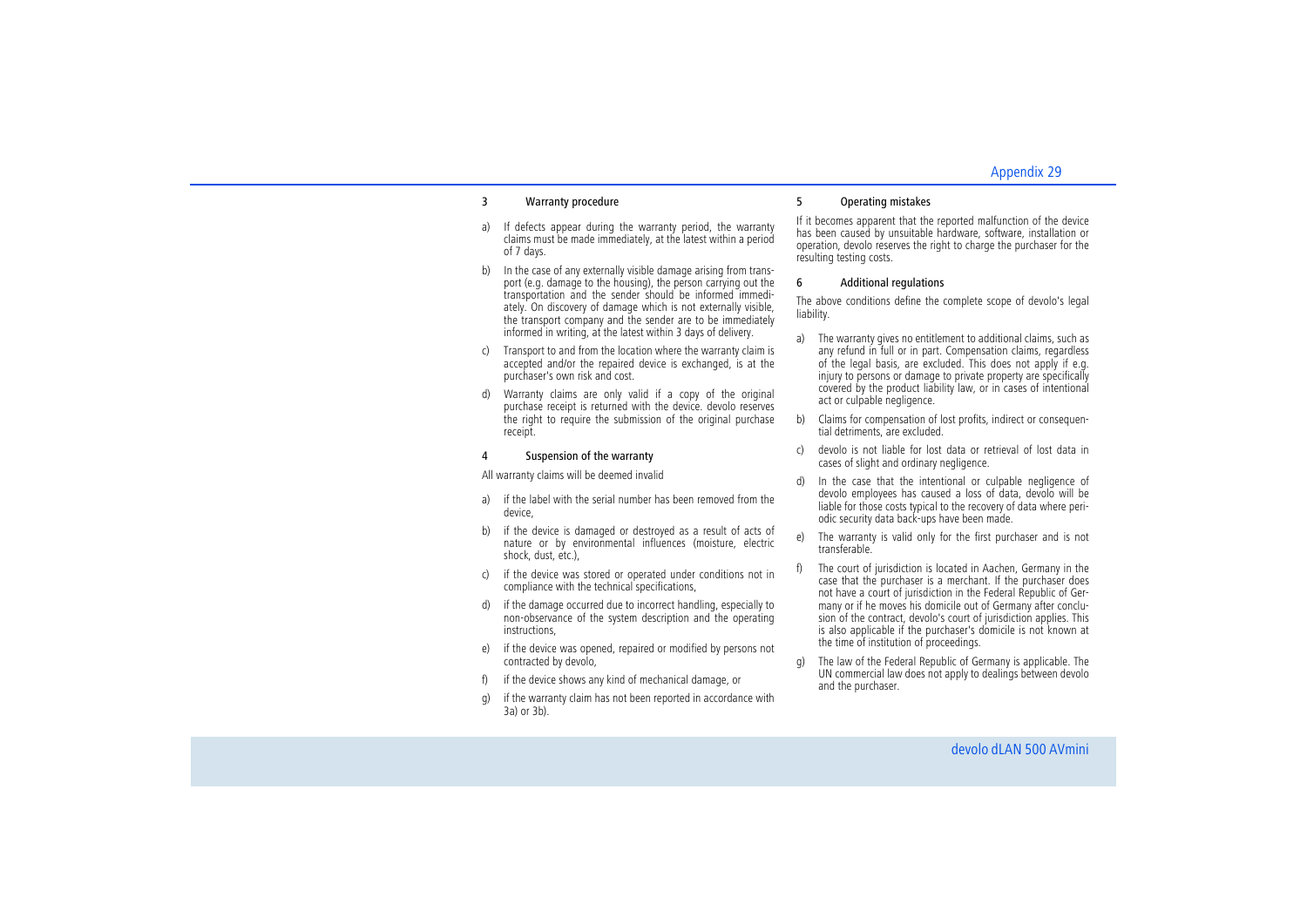|  | 30 Appendix |  |
|--|-------------|--|
|  |             |  |
|  |             |  |